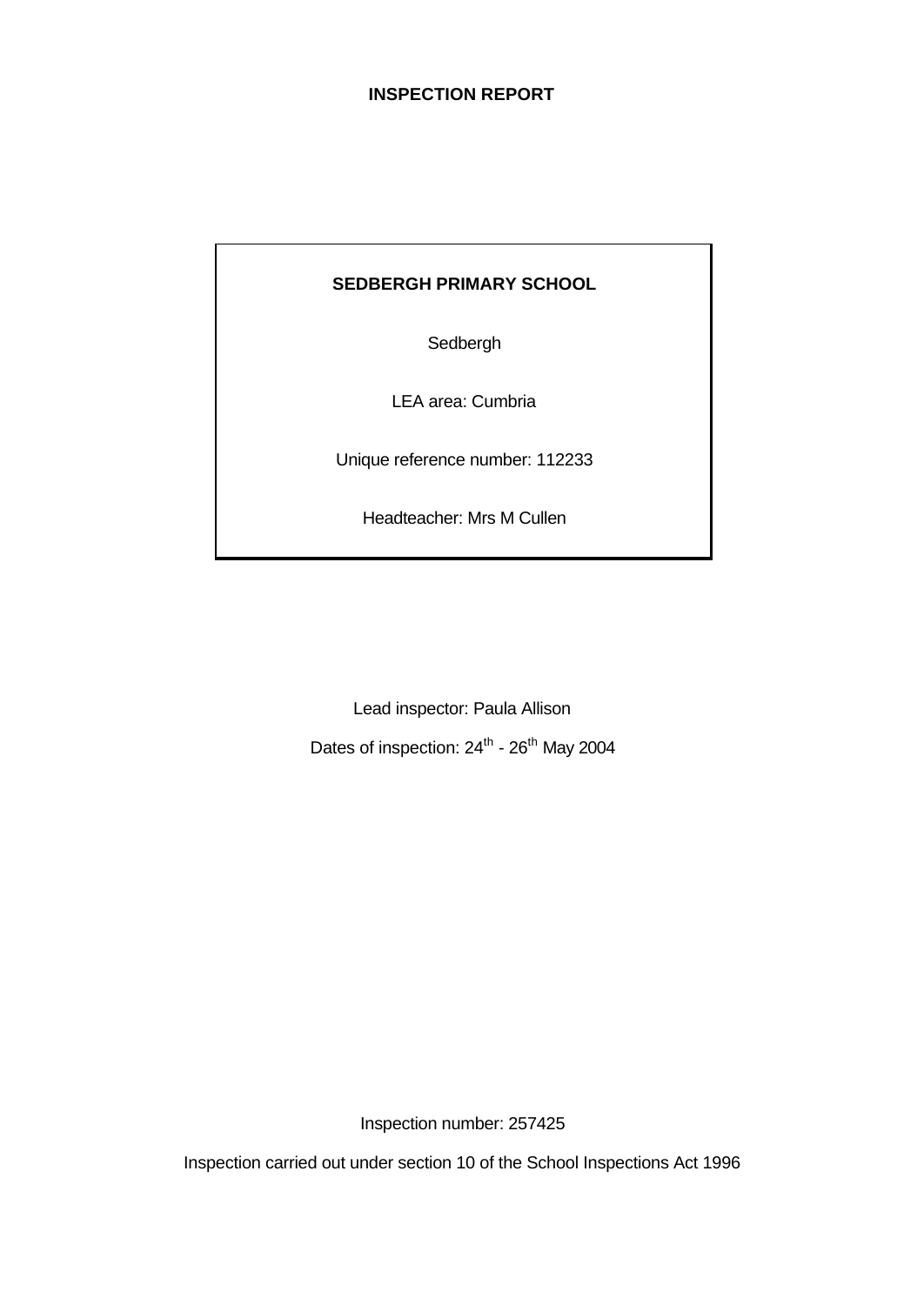# © Crown copyright 2004

This report may be reproduced in whole or in part for non-commercial educational purposes, provided that all extracts quoted are reproduced verbatim without adaptation and on condition that the source and date thereof are stated.

Further copies of this report are obtainable from the school. Under the School Inspections Act 1996, the school must provide a copy of this report and/or its summary free of charge to certain categories of people. A charge not exceeding the full cost of reproduction may be made for any other copies supplied.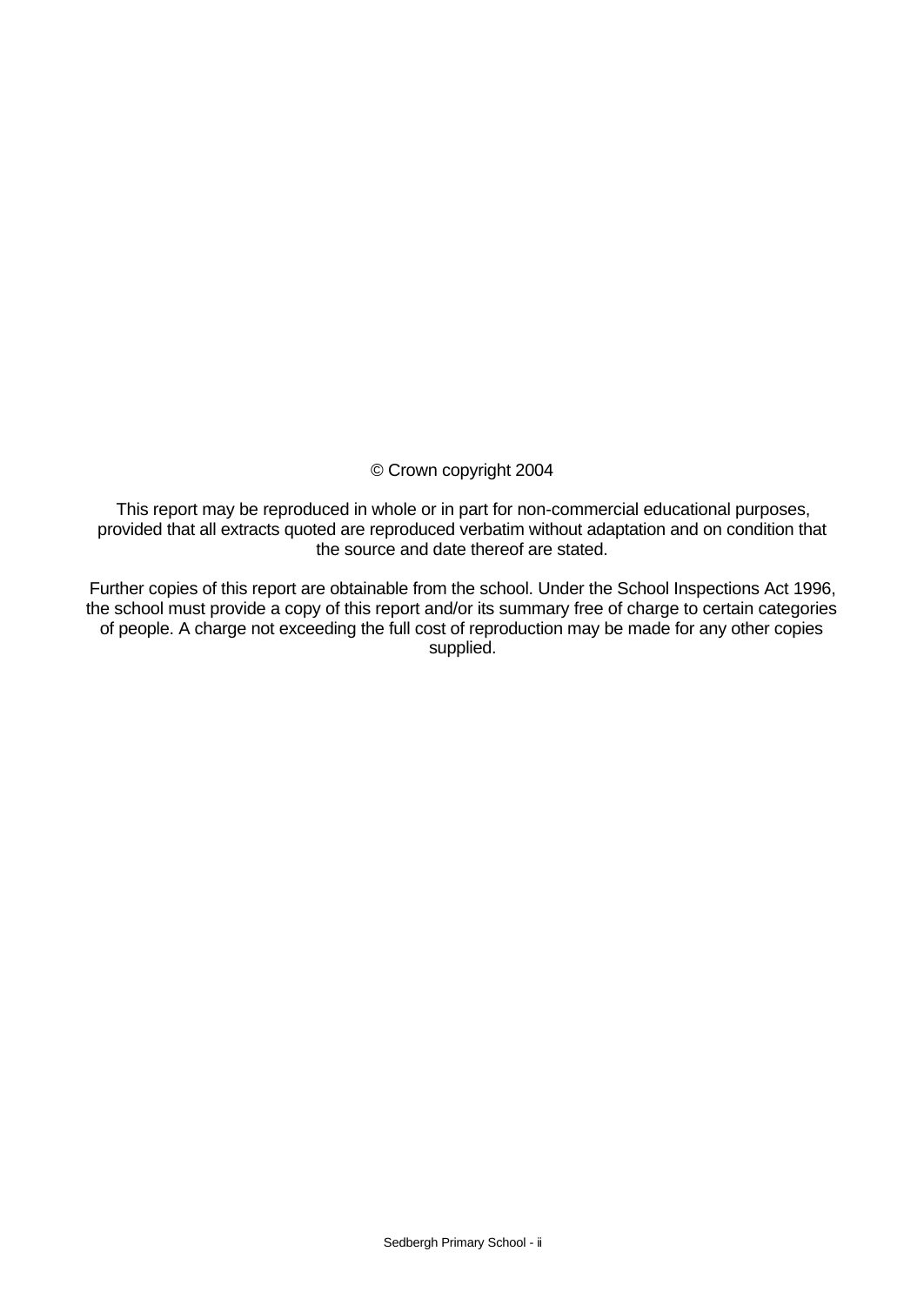# **INFORMATION ABOUT THE SCHOOL**

| Type of school:                                       | Primary                                 |
|-------------------------------------------------------|-----------------------------------------|
| School category:                                      | Community                               |
| Age range of pupils:                                  | 3 - 11 years                            |
| Gender of pupils:                                     | Mixed                                   |
| Number on roll:                                       | 202                                     |
| School address:                                       | Long Lane<br>Sedbergh<br>Cumbria        |
| Postcode:                                             | <b>LA10 5AL</b>                         |
| Telephone number:                                     | 01539 620510                            |
| Fax number:                                           | 01539 622151                            |
| Appropriate authority:<br>Name of chair of governors: | The Governing Body<br>Mr John Bannister |
| Date of previous inspection:                          | <b>June 1998</b>                        |

# **CHARACTERISTICS OF THE SCHOOL**

With 202 girls and boys on roll, Sedbergh is about the same size as other primary schools. There are 190 pupils in school, taught in seven classes and 24 children who attend a nursery class for five half days a week. The nursery is currently housed in a mobile classroom at the local high school, but is very soon to move into a new building in the school. The school is in the small market town of Sedbergh and serves an extensive rural catchment area of villages, hamlets and farms. A large number of pupils need transport of one kind or another in order to get to school. There is a wide social mix amongst the families of pupils in school but, overall, socio-economic circumstances are broadly average. Although the school usually has a fairly stable population, in recent years there have been a number of pupils who have joined the school after the first year, several of them identified as having special educational needs. The percentage of pupils who are eligible for free school meals is 1.5 per cent, which is well below average; however, a number of families are on low incomes.

There is a wide range of attainment on entry to the school. There are some very capable children with well developed skills, but also a number of children who have speech and language difficulties. Overall, attainment on entry is broadly in line with what is expected for children of this age. Pupils are mainly of white, British ethnic origin, although there are a few of other ethnic backgrounds. There are no pupils for whom English is an additional language. Several pupils are in public care. Eighteen per cent of pupils have been identified as having special educational needs, which is about average. The percentage of pupils with statements is 3 per cent, which is above average. Mainly the needs are speech and language or learning difficulties.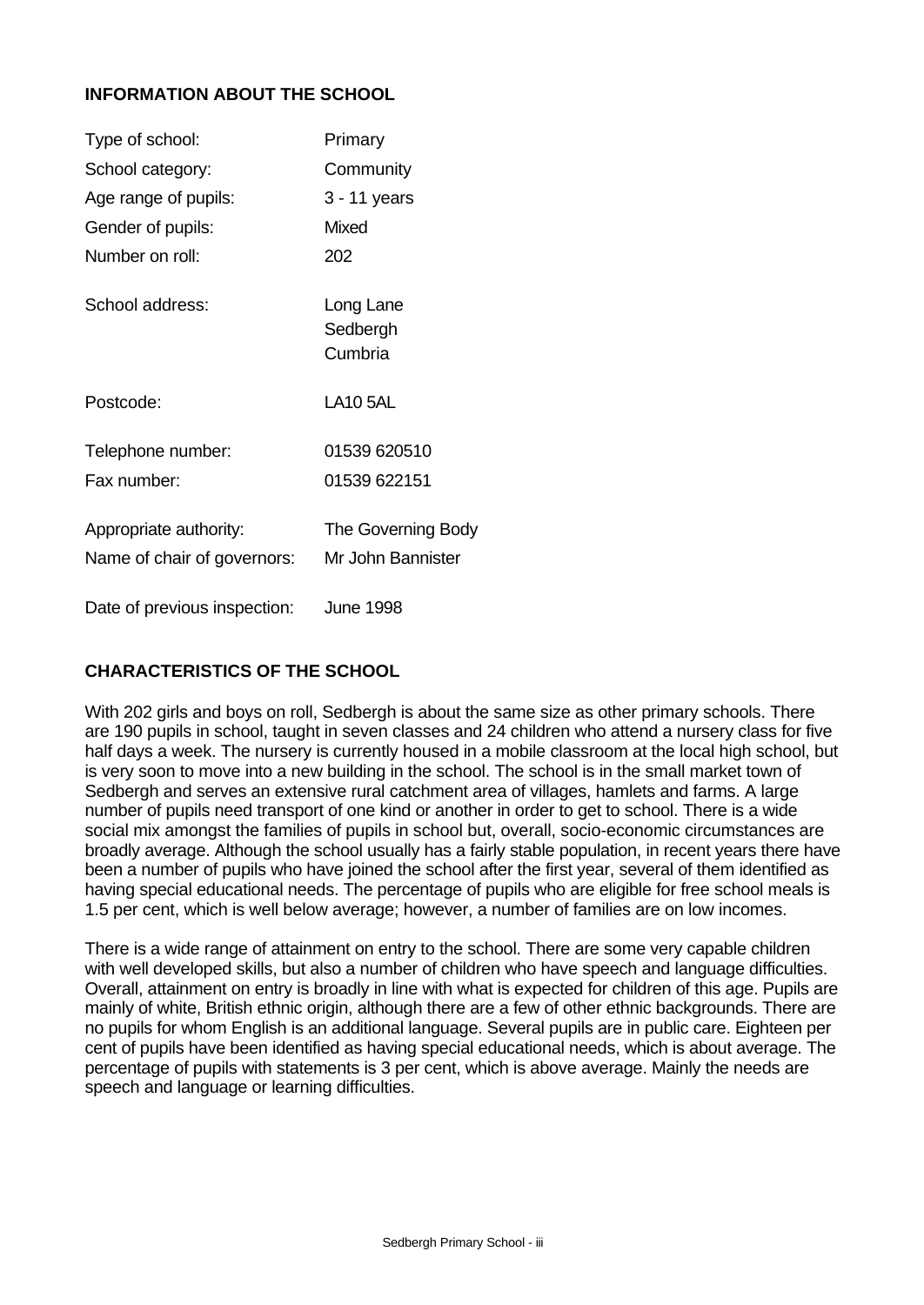# **INFORMATION ABOUT THE INSPECTION TEAM**

|       | Members of the inspection team | <b>Subject responsibilities</b> |                                             |
|-------|--------------------------------|---------------------------------|---------------------------------------------|
| 21420 | Paula Allison                  | Lead inspector                  | <b>Mathematics</b>                          |
|       |                                |                                 | Information and communication<br>technology |
|       |                                |                                 | Geography                                   |
|       |                                |                                 | History                                     |
|       |                                |                                 | Religious education                         |
|       |                                |                                 | English as an additional language           |
| 19807 | Keith Osborne                  | Lay inspector                   |                                             |
| 17907 | <b>Michael Bowers</b>          | Team inspector                  | Science                                     |
|       |                                |                                 | Art and design                              |
|       |                                |                                 | Design and technology                       |
|       |                                |                                 | The Foundation Stage                        |
| 34177 | <b>Chris Maloney</b>           | Team inspector                  | English                                     |
|       |                                |                                 | <b>Music</b>                                |
|       |                                |                                 | Physical education                          |
|       |                                |                                 | Special educational needs                   |

The inspection contractor was:

CfBT Primary Associates Suite 13 West Lancs Technology Management Centre Moss Lane View **Skelmersdale Lancashire** WN8 9TN

Any concerns or complaints about the inspection or the report should be made initially to the inspection contractor. The procedures are set out in the leaflet *'Complaining about Ofsted Inspections'*, which is available from Ofsted Publications Centre (telephone 07002 637833) or Ofsted's website (www.ofsted.gov.uk).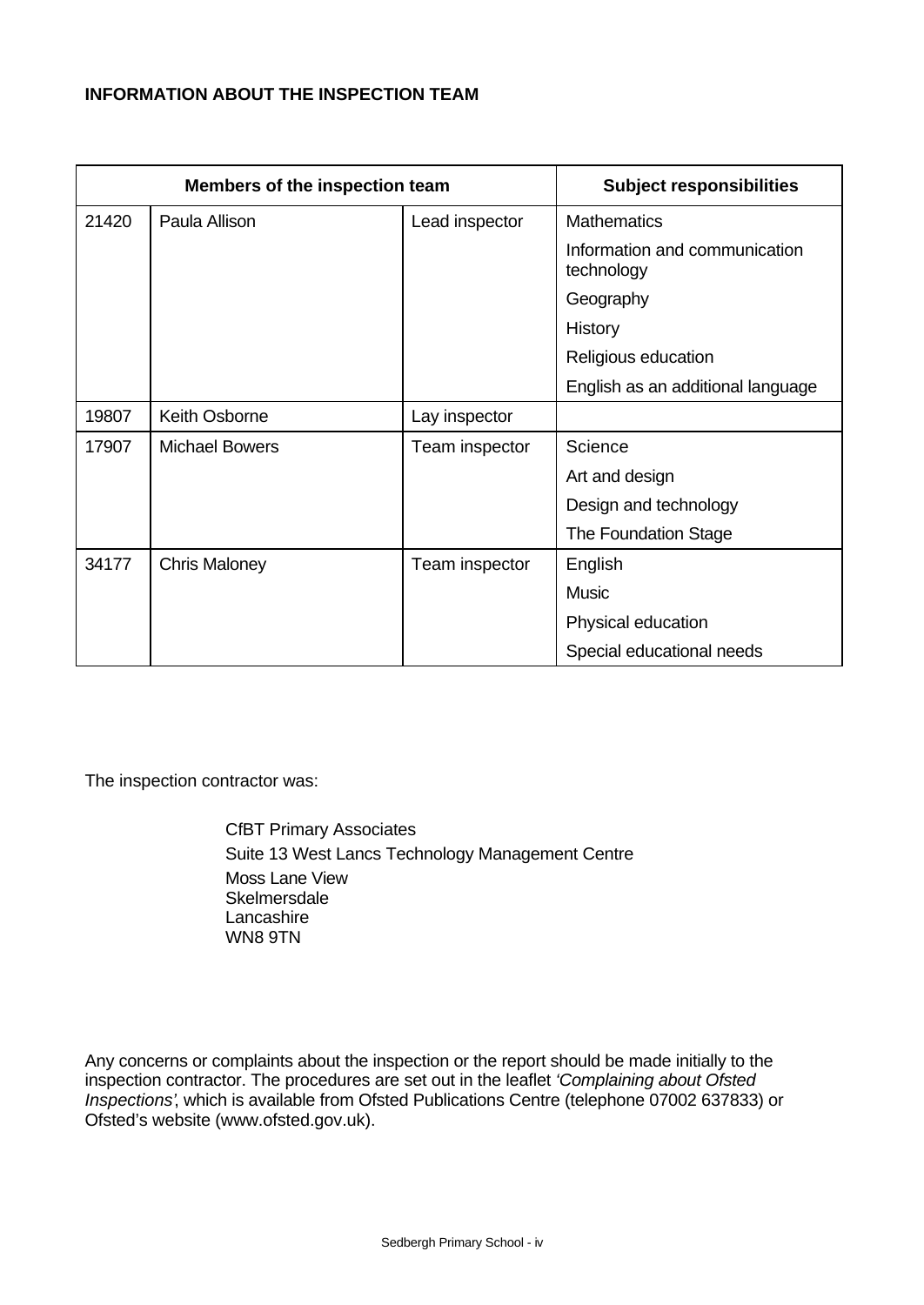# **REPORT CONTENTS**

|                                                                                                                                    | Page |
|------------------------------------------------------------------------------------------------------------------------------------|------|
| <b>PART A: SUMMARY OF THE REPORT</b>                                                                                               | 1    |
| <b>PART B: COMMENTARY ON THE MAIN INSPECTION FINDINGS</b>                                                                          |      |
| <b>STANDARDS ACHIEVED BY PUPILS</b>                                                                                                | 3    |
| Standards achieved in areas of learning and subjects                                                                               |      |
| Pupils' attitudes, values and other personal qualities                                                                             |      |
| <b>QUALITY OF EDUCATION PROVIDED BY THE SCHOOL</b>                                                                                 | 6    |
| Teaching and learning<br>The curriculum<br>Care, guidance and support<br>Partnership with parents, other schools and the community |      |
| <b>LEADERSHIP AND MANAGEMENT</b>                                                                                                   | 10   |
| <b>PART C: THE QUALITY OF EDUCATION IN AREAS OF LEARNING AND</b><br><b>SUBJECTS</b>                                                | 13   |
| AREAS OF LEARNING IN THE FOUNDATION STAGE                                                                                          |      |
| <b>SUBJECTS IN KEY STAGES 1 AND 2</b>                                                                                              |      |
| <b>PART D: SUMMARY OF THE MAIN INSPECTION JUDGEMENTS</b>                                                                           | 28   |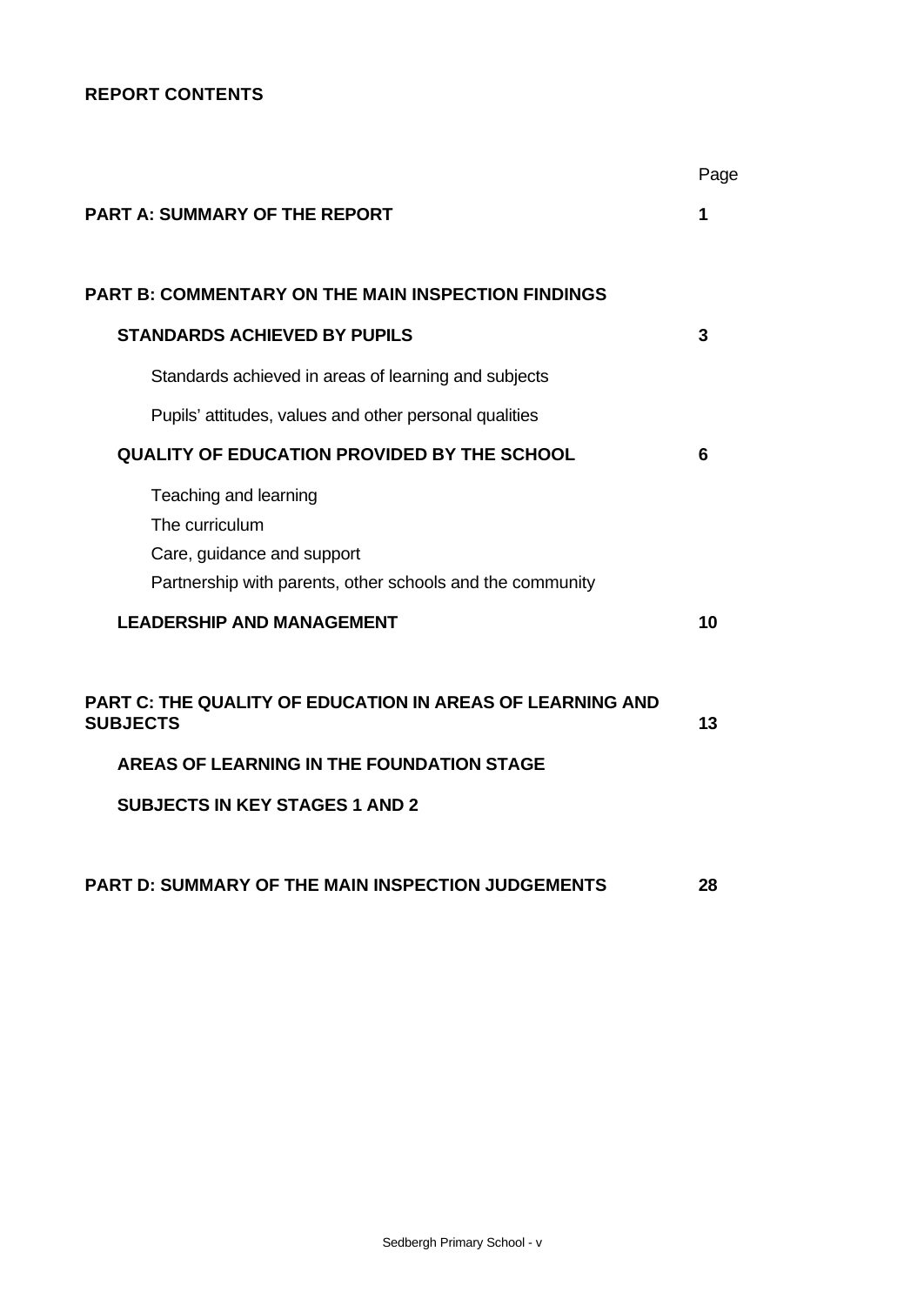# **PART A: SUMMARY OF THE REPORT**

# **OVERALL EVALUATION**

**This is a highly effective school with some outstanding features.** Pupils achieve very well and reach very high standards. The school meets the needs of all its pupils and supports and cares for them very well. The school is very well led and managed and is highly regarded by its pupils, parents and the local community. It provides very good value for money.

The school's main strengths and weaknesses are:

- The leadership of the headteacher is excellent and the school is very well managed, with governors providing high quality support;
- Teachers have high expectations of their pupils, which encourages them to work hard and make very good progress;
- Pupils have excellent attitudes to school; they respect others and behave responsibly;
- The curriculum is broad and provides an exciting range of experiences and opportunities; the provision for pupils with special educational needs is excellent;
- Currently the accommodation and resources for the nursery class are inadequate; however, this is soon to be rectified with the completion of the new nursery building;
- The school has an impressive range of links with the community and other schools;
- Subject co-ordinators manage their subjects well but do not always know enough about the standards and quality of teaching and learning in their subjects through the school.

The school was last inspected in June 1998. High standards and a good quality of education were identified then and the school has managed to improve these still further. There have been improvements in many key areas, such as achievement of pupils, curriculum, assessment and care for pupils. The key issue relating to standards in spelling has been very well addressed and standards in this area are now high. The issue relating to the role of subject co-ordinators has been partially addressed.

# Results in National all schools all schools and similar schools in National all schools in the similar schools Curriculum tests at the end of Year 6, compared with: 2001 2002 2003 2003 English | A | A | A | A mathematics  $A$  A  $A$  A A A science | B | A | A | A

# **STANDARDS ACHIEVED**

*Key: A - well above average; B – above average; C – average; D – below average; E – well below average Similar schools are those whose pupils attained similarly at the end of Year 2.*

**Achievement is very good.** Children enter the nursery with a broad range of skills. They make good progress, particularly in the reception class, and by the time they are ready to enter Year 1, most have reached the goals children are expected to reach by the end of reception. Achievement in Years 1 and 2 is very good. Standards in reading, writing and mathematics by the end of Year 2 are above average and compare very well with those achieved in similar schools. Pupils continue to achieve very well in Years 3 to 6 and by Year 6, standards in English, mathematics and science are well above average. Standards are also well above what pupils achieve in schools whose pupils attained similarly at the end of Year 2, demonstrating the very good progress that pupils make in this school.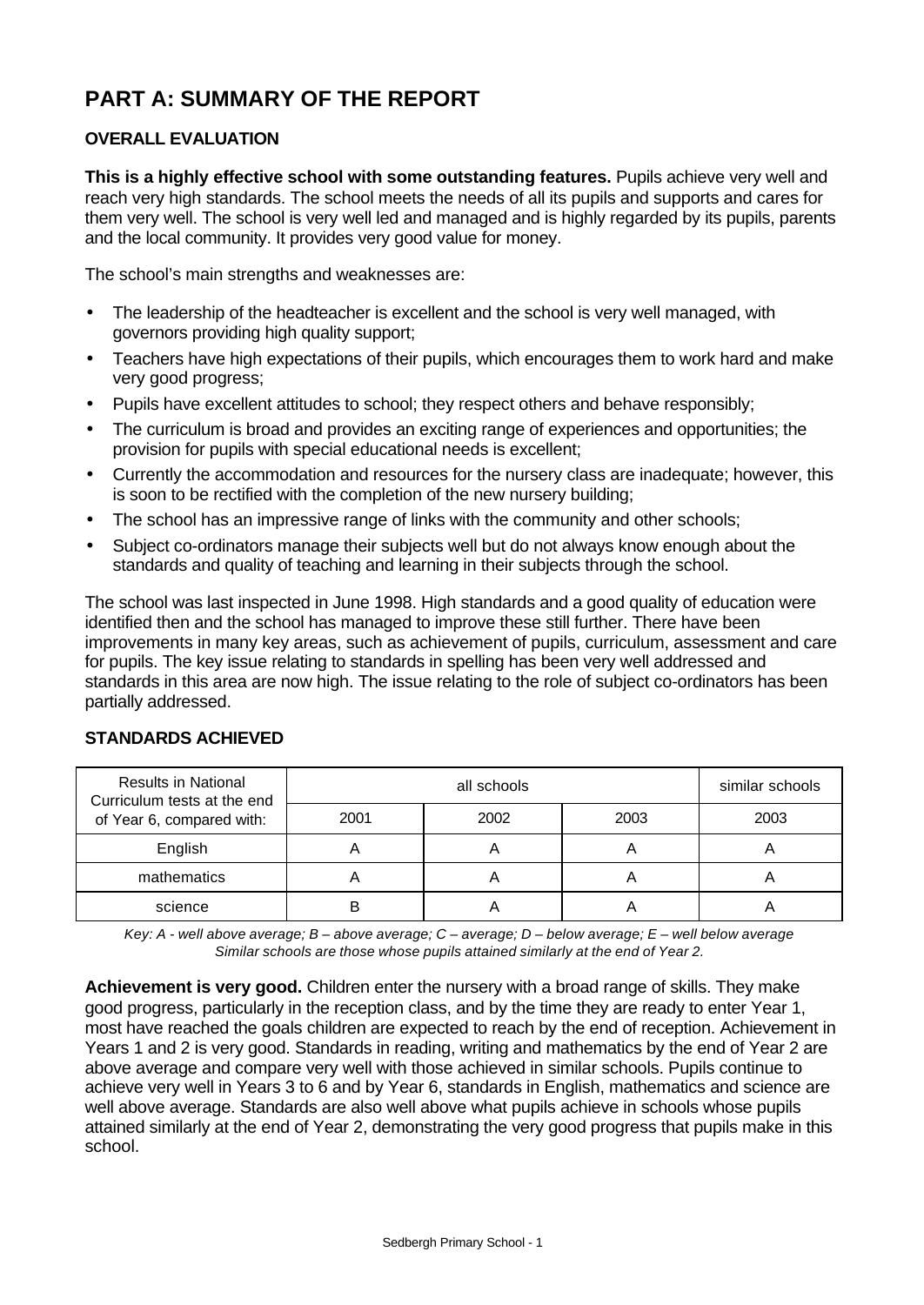Pupils gain very secure skills in literacy, numeracy and science, which they build on as they move through the school. The way in which pupils use and extend their literacy skills in other subjects is a particular strength; the quality of handwriting is outstanding. During the inspection some very good work was seen in Year 6 in art, music, geography and religious education, an indication of the high standards pupils reach across the curriculum.

**Pupils' personal qualities, including their spiritual, moral, social and cultural development, are very good.** Attitudes are excellent; pupils work hard and respect others. Behaviour is very good; pupils behave responsibly in class and around the school. Attendance is good.

# **QUALITY OF EDUCATION**

**The quality of education provided by the school is very good. Teaching is good.** Teaching is consistently good through the school, and is often very good or excellent. There are particular strengths in Years 5 and 6 and in reception. Teachers are secure in their knowledge and understanding of the subjects that they teach and they encourage and engage pupils, involving all individuals in their lessons. This inspires pupils and motivates them to apply themselves to the work they are given to do. The teaching of literacy and numeracy skills is very good throughout the school.

The very good curriculum is interesting and exciting and is particularly well enhanced by the range of experiences and opportunities provided, both during and outside school time. Pupils are extremely well cared for and supported. The provision made for pupils with special educational needs is very effective. The partnership with parents is very good; with the community and other schools it is excellent.

# **LEADERSHIP AND MANAGEMENT**

**Leadership and management are very good.** The headteacher provides excellent leadership. She is the dynamic, driving force of the school and is well respected by everyone. She is well supported by the deputy headteacher. Both are able to lead by example, because of their excellent knowledge of the curriculum and the very high quality of their own teaching. Other key staff provide very good leadership, although the role of subject co-ordinator is not developed as well as it could be. The school is very well managed. Governors support the school and its community very well and have a very good knowledge of all aspects of the school's work. Their commitment to including all pupils is a particularly strong feature of their work. The school complies with all statutory requirements.

# **PARENTS' AND PUPILS' VIEWS OF THE SCHOOL**

Parents' views of the school are very positive. In particular, they are very happy with the quality of teaching, the way the school is led and managed, the range of activities provided and the progress their children make. A few parents feel that they are not consulted sufficiently and, whilst the inspection team feels that sufficient consultation does take place, the governing body is considering ways in which to address this. Pupils are very happy with their school. They are particularly confident that they are well cared for and supported.

# **IMPROVEMENTS NEEDED**

The most important things the school should do to improve are:

- Ensure that all teachers, in their role as subject co-ordinator, have the skills to enable them to take responsibility for standards and quality of teaching and learning in their subjects through the school;
- Ensure that the nursery class is rehoused as soon as possible and that this results in a more consistent quality of education through the whole of the nursery and reception stage.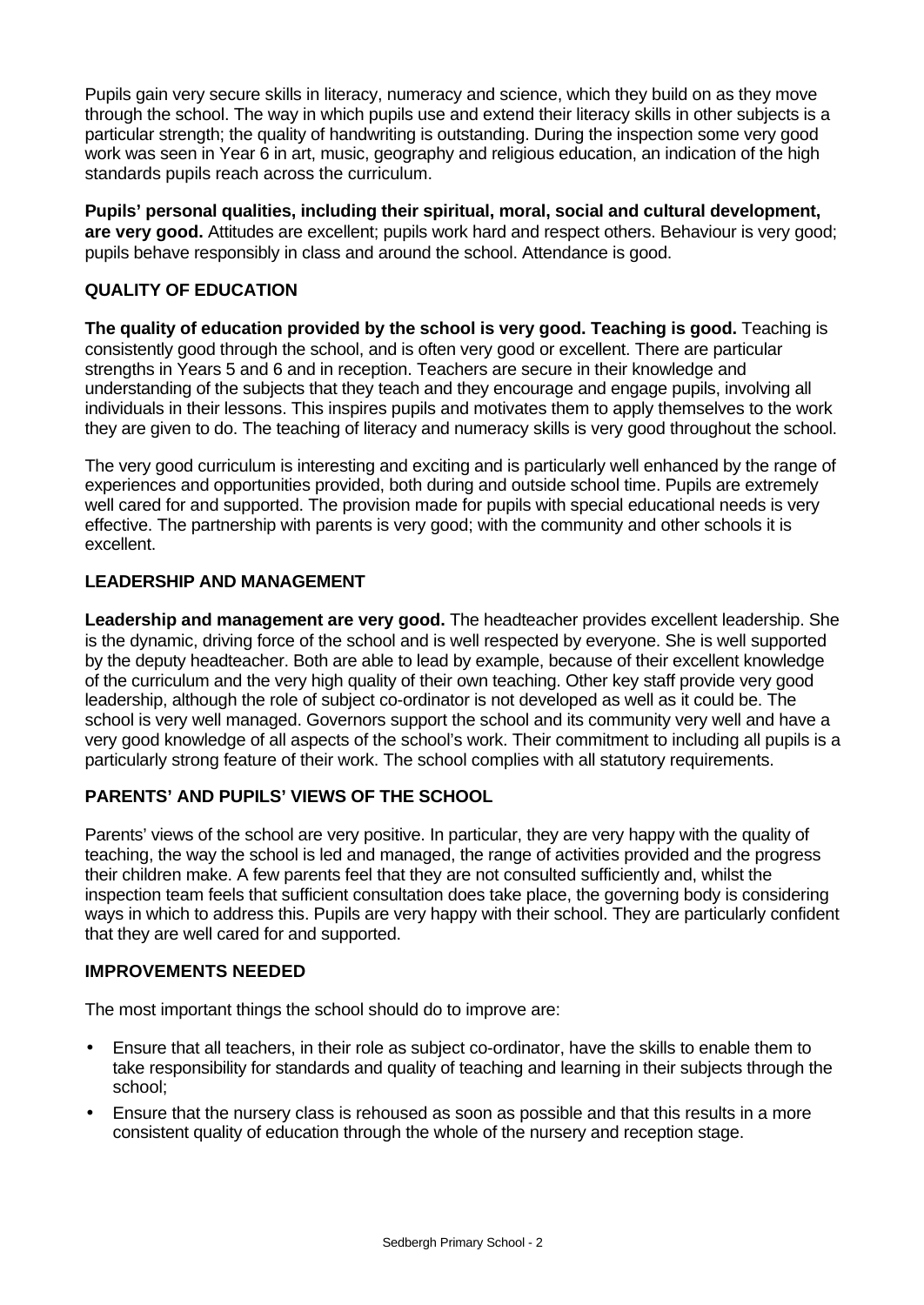# **PART B: COMMENTARY ON THE INSPECTION FINDINGS**

# **STANDARDS ACHIEVED BY PUPILS**

# **Standards achieved in areas of learning and subjects**

Achievement overall in the school is very good. Achievement in nursery and reception is good and most children reach the expected goals by the end of the reception year. Achievement in the rest of the school is very good. Standards in Year 2 are above average; in Year 6 they are well above average.

### **Main strengths and weaknesses**

- Standards are consistently high and pupils achieve very well;
- All pupils achieve well because of the school's careful tracking of their progress;
- Literacy skills are used very well across the curriculum.

#### **Commentary**

1. Standards in Year 6 in English, mathematics and science are well above average and are also well above those achieved in similar schools. Most pupils reach the expected level and a high percentage achieve higher than this. The school sets itself challenging targets, based on accurate data, which is regularly reviewed. They invariably reach these targets.

#### *Standards in national tests at the end of Year 6 – average point scores in 2003*

| Standards in: | School results | National results |
|---------------|----------------|------------------|
| English       | 28.7 (28.9)    | 26.8 (27.0)      |
| mathematics   | 28.3 (29.5)    | 26.8 (26.7)      |
| science       | 30.2(30.7)     | 28.6 (28.3)      |

*There were 32 pupils in the year group. Figures in brackets are for the previous year.*

2. Standards in Year 2 in reading, writing and mathematics are above average and usually above those in similar schools. They are particularly high currently in mathematics, where a lot of improvement has taken place and a very high percentage of pupils achieve at higher than the expected levels.

#### *Standards in national tests at the end of Year 2 – average point scores in 2003*

| Standards in: | School results | National results |  |
|---------------|----------------|------------------|--|
| reading       | 16.7 (17.8)    | 15.7 (15.8)      |  |
| writing       | 15.6 (16.6)    | 14.6 (14.4)      |  |
| mathematics   | 18.1 (17.2)    | 16.3 (16.5)      |  |

*There were 26 pupils in the year group. Figures in brackets are for the previous year.*

3. The high standards are the result of the constant drive for improvement permeating from the leadership of the school and reflected in the high expectations of teachers. Standards have either been maintained at the high level they were at the time of the last inspection or have improved since then. Some fluctuations in standards can occur as, for example, in Year 6 in 2003 when results were slightly down, due to the higher than average number of pupils with special educational needs in the class. But overall, standards are improving year on year.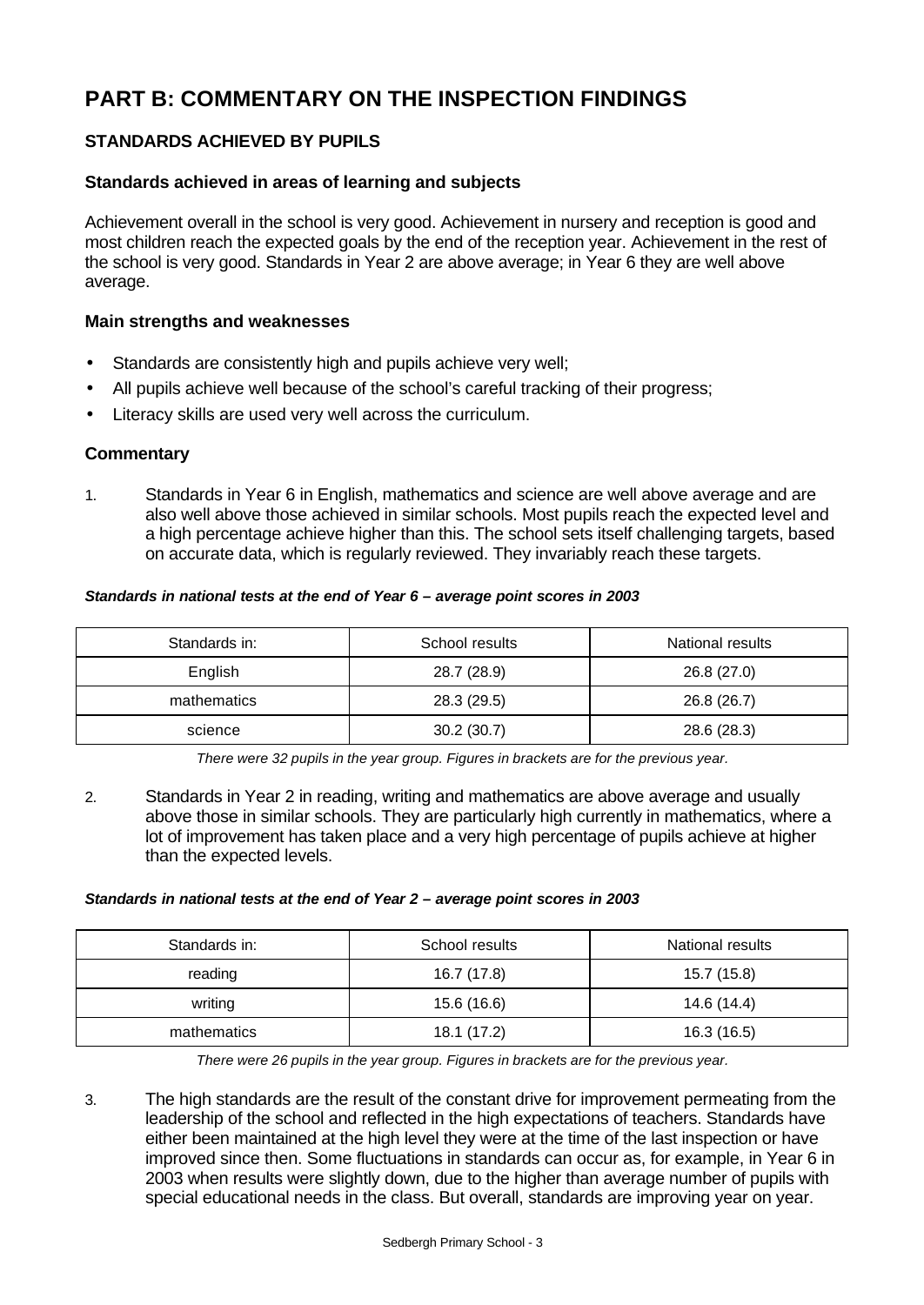Standards in information and communication technology (ICT) have certainly improved, as a result of much better resources being available, and these skills are now helping pupils to make progress in other subjects. Literacy skills are very well taught and pupils use these competently across the curriculum. Standards in handwriting are exceptionally high.

- 4. Parents are very happy with the progress their children make in school and they are right to be confident, as pupils achieve very well. On entry to nursery, attainment is below average, with some quite significant weaknesses in speech and language and personal and social skills. Children make good progress through nursery and reception, although currently progress is better in reception as nursery staff struggle with less than ideal accommodation and resources. By the time they are at the end of the reception year, most children have reached the goals expected of them. There are particular strengths in communication, language and literacy, mathematical development and knowledge and understanding of the world, as children gain the skills that help to lay the foundations for future achievement.
- 5. Pupils make very good progress through Years 1 and 2. The standards they reach in reading, writing and mathematics by the end of Year 2 are impressive and are an indication of how well they are achieving in these areas. However, with the emphasis on literacy and numeracy skills being as it is, pupils do not always achieve similarly high standards in other subjects, although even in these they are reaching the standards expected, if not higher.
- 6. Pupils continue to make very good progress in Years 3 to 6 and the standards in Year 6 in English, mathematics and science are higher than might be expected. This very good achievement is reflected in the fact that pupils achieve very much better than they do in other schools where pupils attained at similar levels in Year 2. Pupils in Year 6 also achieve very well in other subjects. For example, during the inspection some high standards of work were seen in art, music, geography and religious education.
- 7. The school has secure assessment systems and the progress of pupils is constantly monitored. As a result, all pupils achieve as well as they can, particularly in literacy and numeracy. Provision for pupils with special educational needs is excellent. This enables them to benefit from inclusion in the full range of activities open to other pupils and they achieve very well. Throughout the school, higher attaining pupils achieve well, which is reflected in the high level of pupils reaching higher than expected levels in tests. The school makes good provision for pupils showing particular gifts or talents and they achieve very well.

# **Pupils' attitudes, values and other personal qualities**

This is a very strong feature of the school. Pupils' attitudes are excellent and behaviour is very good. Pupils' personal qualities are very good. Attendance is good.

- Pupils are enthusiastic and keen to learn and show great enthusiasm for both curricular and extra-curricular activities;
- There are excellent relationships between pupils;
- Learning is enriched by pupils' very good behaviour, both in lessons and around the school;
- The school council gives pupils very good opportunities to influence developments;
- The spiritual, moral, social and cultural development of pupils is very good.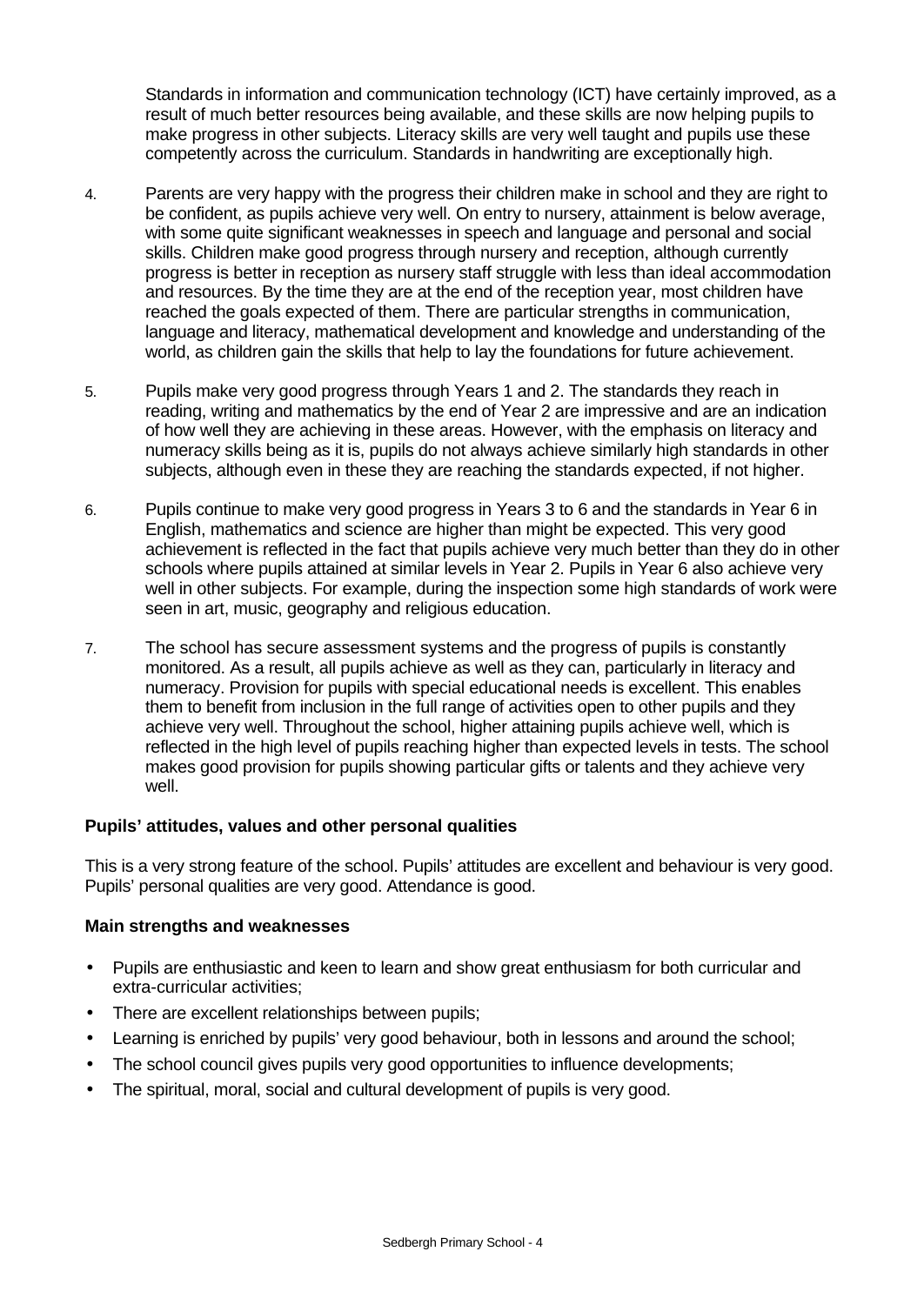- 8. Parents say that their children enjoy coming to school. Pupils say that lessons are interesting and fun. Pupils are enthusiastic, keen to work hard and involve themselves in a wide range of extra-curricular activities. They concentrate on their work. Reception children collaborate well to complete tasks, such as painting the Beanstalk or searching for treasure in the sand. Year 6 pupils develop positive relationships with outside speakers. They have developed the maturity to take a break from their work and then come back to it full of enthusiasm and interest. The attitudes and behaviour of pupils with special educational needs are very good. Their personal qualities are very well developed by the school's inclusive policy that focuses on the achievement of all pupils within a caring environment in which they are treated with sensitivity.
- 9. Very positive attitudes exist between pupils. They are helpful, considerate and consistently behave well. There were no exclusions during the last school year. A few pupils can sometimes present some challenging behaviour, but this is very well managed by teachers and rarely affects the work of others in the class. Pupils have a good understanding of the difficulties experienced by some classmates. Lunchtimes are pleasant and relaxed and pupils play energetically at break times and are considerate of each other.
- 10. The school council is very effective in debating aspects of school life to decide whether it can be improved or extended. All pupils have the opportunity to spend time as a class representative on the council and this successfully develops their understanding of responsibility. During the inspection, the council was debating the suggestion that bushes placed in and around the play area would make the environment a better place for play. The 'pro and cons' of the argument were discussed at length prior to a decision being made. A Year 6 pupil chaired the session effectively, whilst another kept accurate minutes. These activities give pupils very good insights into the idea of citizenship. The school plays an active part in the various community festivals.
- 11. Pupils show a developing spirituality as they move through the school. Their artwork captures the wonder of the natural world and the beauty of the changing seasons. They have very good opportunities to reflect on the work of famous artists when they visit National Art Galleries and when they are introduced to the skills of the craftsmen in their local environment. Their studies in art and geography give them very good introductory insights into different world cultures and their residential visits to Liverpool add to this dimension. The study of Islam and Judaism adds to pupils' understanding of non-Christian beliefs.
- 12. Attendance is consistently good, above the national average and almost all children arrive punctually all the time. Unauthorised absence is below the national median. Pupils settle to lessons promptly and enthusiastically. Procedures for monitoring attendance are very good.

| Authorised absence |      |  | Unauthorised absence |     |  |
|--------------------|------|--|----------------------|-----|--|
| School data        | 4. . |  | School data          |     |  |
| National data      | 5.4  |  | National data        | 0.4 |  |

| Attendance in the latest complete reporting year (%) |  |  |  |  |  |
|------------------------------------------------------|--|--|--|--|--|
|                                                      |  |  |  |  |  |

| Unauthorised absence |     |  |  |  |
|----------------------|-----|--|--|--|
| School data<br>ი ი   |     |  |  |  |
| National data        | በ 4 |  |  |  |

*The table gives the percentage of half days (sessions) missed through absence for the latest complete reporting year.*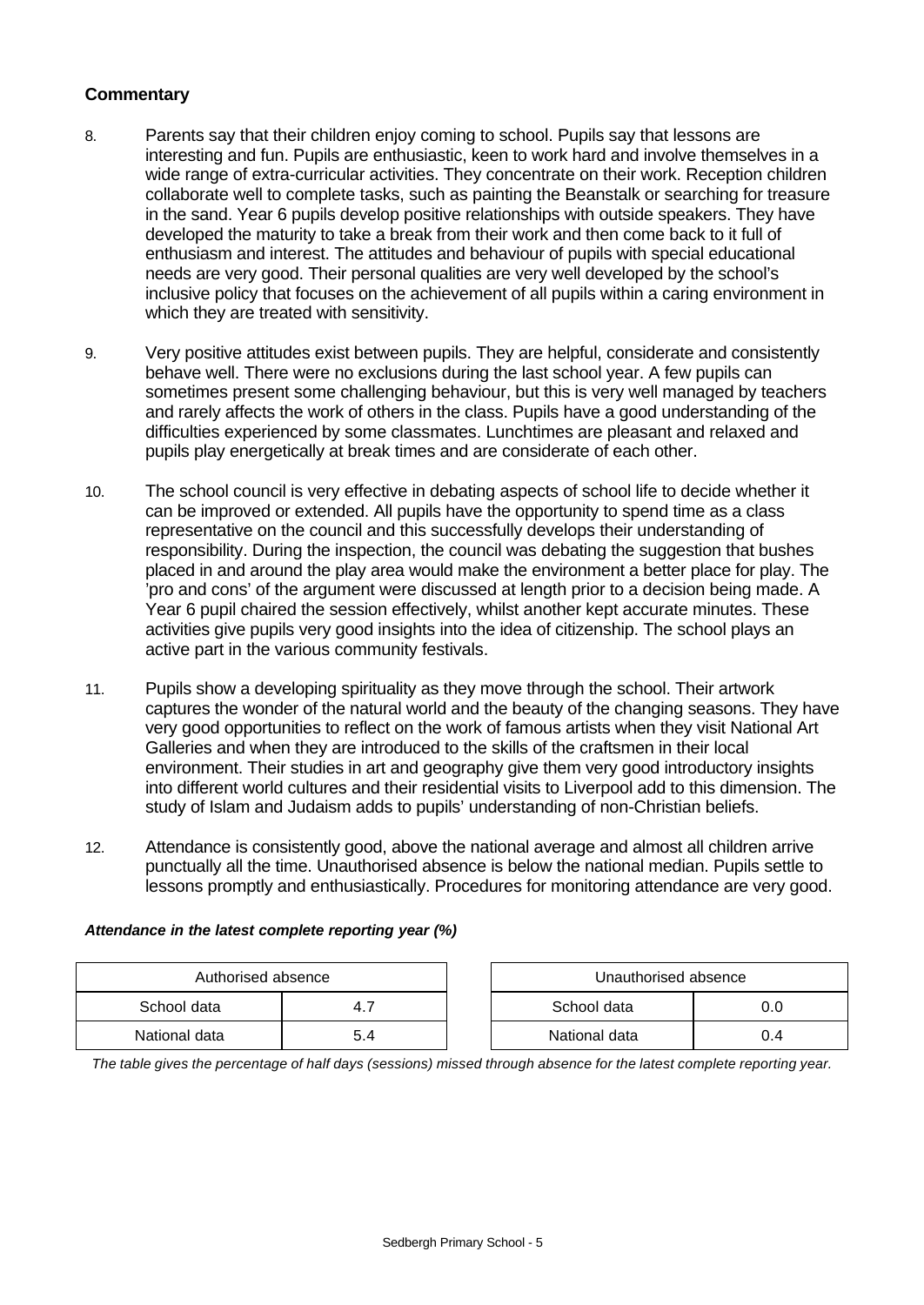# **QUALITY OF EDUCATION PROVIDED BY THE SCHOOL**

The overall quality of education is very good. Teaching is consistently good through the school. The curriculum is very good and is particularly well enhanced by the range of experiences and opportunities provided, both during and outside school time. Pupils are extremely well cared for and supported. The partnership with parents is very good; with the community and other schools it is excellent.

### **Teaching and learning**

The quality of teaching is good which ensures that pupils learn effectively. There are particular strengths in the teaching in reception and Years 5 and 6. The quality of assessment of pupils' work is very good.

#### **Main strengths and weaknesses**

- Teachers encourage and support pupils, which keeps them all involved in lessons;
- The secure knowledge and understanding teachers have of the subjects they teach helps pupils to gain the skills they need;
- Teachers have a very good understanding of how their pupils are progressing and can plan accordingly to meet their needs.

#### **Commentary**

#### *Summary of teaching observed during the inspection in 42 lessons*

| Excellent | Very good | Good    | Satisfactory | Unsatisfactor | Poor | Very Poor |
|-----------|-----------|---------|--------------|---------------|------|-----------|
| 2(5)      | 13(31)    | 16 (38) | 10(24)       | 1(2)          |      |           |

*The table gives the number of lessons observed in each of the seven categories used to make judgements about lessons; figures in brackets show percentages where 30 or more lessons are seen.*

- 13. The overall quality of teaching is good. Teaching is consistently good through the school and is often very good or excellent. In all classes, pupils learn effectively and make very good progress. The quality of teaching and learning was found to be a strength of the school in the last inspection and this remains so now. Teaching is particularly good in Years 5 and 6, where some inspired teaching by very experienced members of staff brings about high achievement. Currently, the teaching in the nursery is not as good as it could be, as the accommodation and resources are inadequate. This is more than made up for by the high quality of teaching by the headteacher in the reception class, which ensures that children enter Year 1 with well developed skills. Parents are very happy with the quality of teaching that their children receive and pupils themselves are confident that they learn new things in lessons and are helped if they find the work difficult.
- 14. Relationships in classes are excellent. Teachers insist on high standards of behaviour but have also established a rapport with pupils, which makes for a very positive learning environment. They continuously encourage and support pupils. This was a characteristic of all lessons seen during the inspection and helps to explain the confident and positive attitudes of pupils. No one is afraid to 'have a go' in lessons, even if their answer may be wrong. All pupils are involved in lessons, often by very skilful questioning based on a teacher's knowledge of individuals. Pupils respond well to this and are always keen to make a contribution. As a result, the learning is good. Pupils apply themselves and make very good progress in lessons.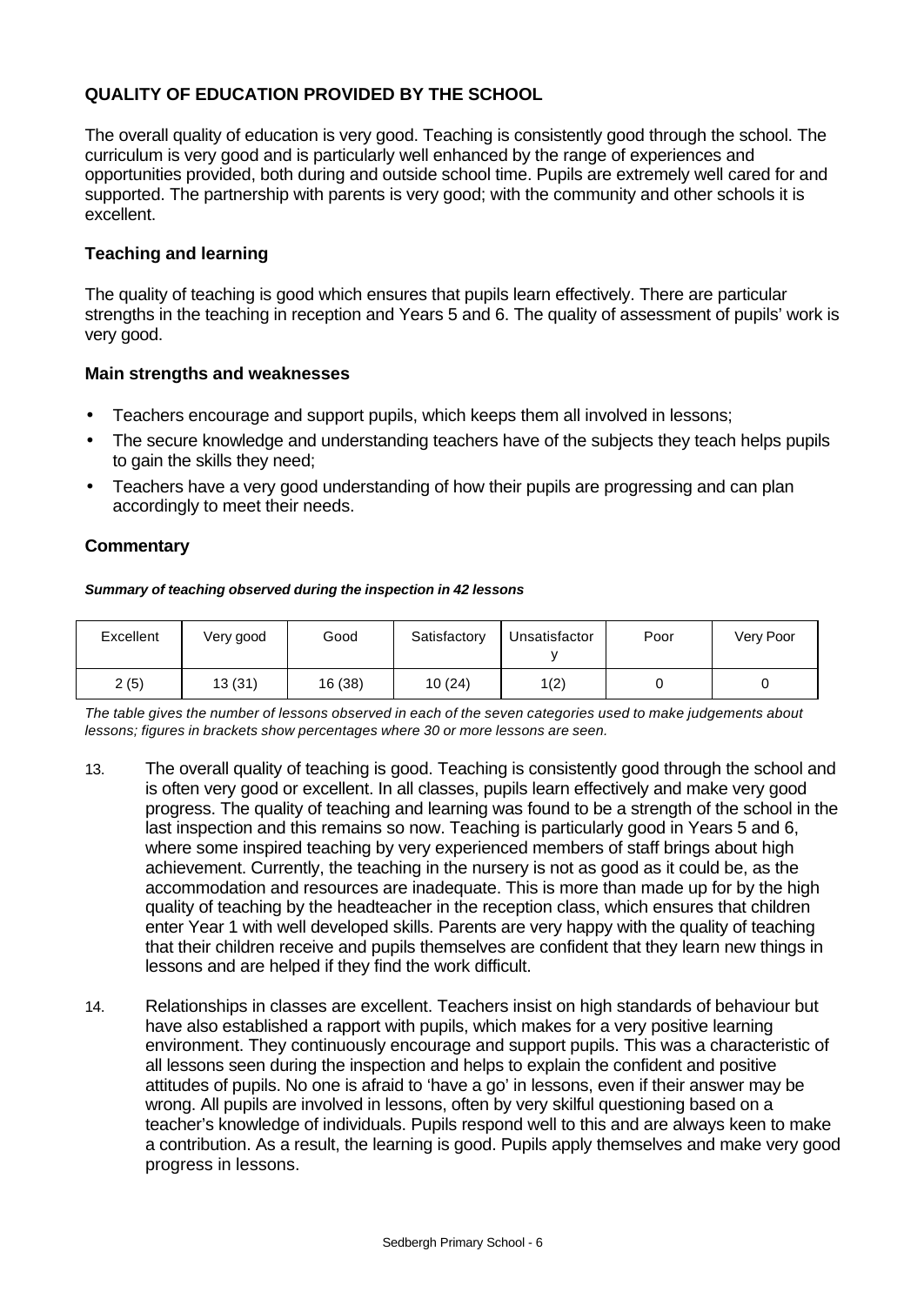- 15. Teachers have secure subject knowledge and understanding, one of the results of the management of the school emphasising the importance of staff development and training. This confidence shows in the level of planning and the clear learning objectives that help to focus the teaching and learning. Teachers plan tasks that match the needs of pupils, so they can get on and complete what they have been given to do, but at the same time are sufficiently challenged. Teachers have high expectations of what pupils can achieve and pupils rise to this. This high quality of teaching was seen in all literacy and numeracy lessons and is a key factor in the high standards that are being achieved.
- 16. Very occasionally, planning is not as focused as it could be and tasks are not thought through sufficiently so that they build on what pupils have already learnt. For example, in Year 2, although pupils are very well challenged in literacy and numeracy and make very good progress in these lessons, in other subjects there is sometimes not as much focus on what different pupils are capable of and the planning does not always match their needs.
- 17. Teachers make very good use of resources, for example artefacts in religious education and good quality materials and equipment in art and design. Currently, the use of interactive whiteboards is being developed and teachers are using these very effectively to enhance their teaching and pupils' learning across the curriculum. Support staff, specialist teachers and other volunteer adults are deployed very well and they always make a valuable contribution to the overall quality of learning in lessons.
- 18. Pupils with special educational needs are very well taught. The teaching focuses closely on learning targets, which accelerates the rate of pupils' progress and, as a result, pupils achieve very well. Excellent teamwork between teachers and teaching assistants ensures high levels of inclusive education for pupils of lower ability. Teaching and support staff have a very caring attitude towards all pupils.
- 19. Assessment systems, particularly for English and mathematics, have been very well developed. Teachers make accurate assessments of what pupils have achieved and they then use this information to help them plan for individual pupils and groups. This is why pupils make such rapid progress. Marking of pupils' work is thorough and constructive. Pupils are encouraged and helped to understand how they can improve. Target setting is in place and is helping pupils to take responsibility for their own learning.

# **The curriculum**

The curriculum is very good. It meets all statutory requirements and pupils of all abilities and backgrounds have equal access to activities. Opportunities for enrichment through clubs, working with outside agencies, visits and visitors are excellent.

- Provision in the reception class is very good;
- The school makes excellent provision for pupils with special educational needs;
- Exciting activities and experiences enrich the curriculum;
- Resourcing and accommodation in the nursery class is unsatisfactory;
- There are very good links with the local high school;
- Excellent innovative practice promotes very high standards.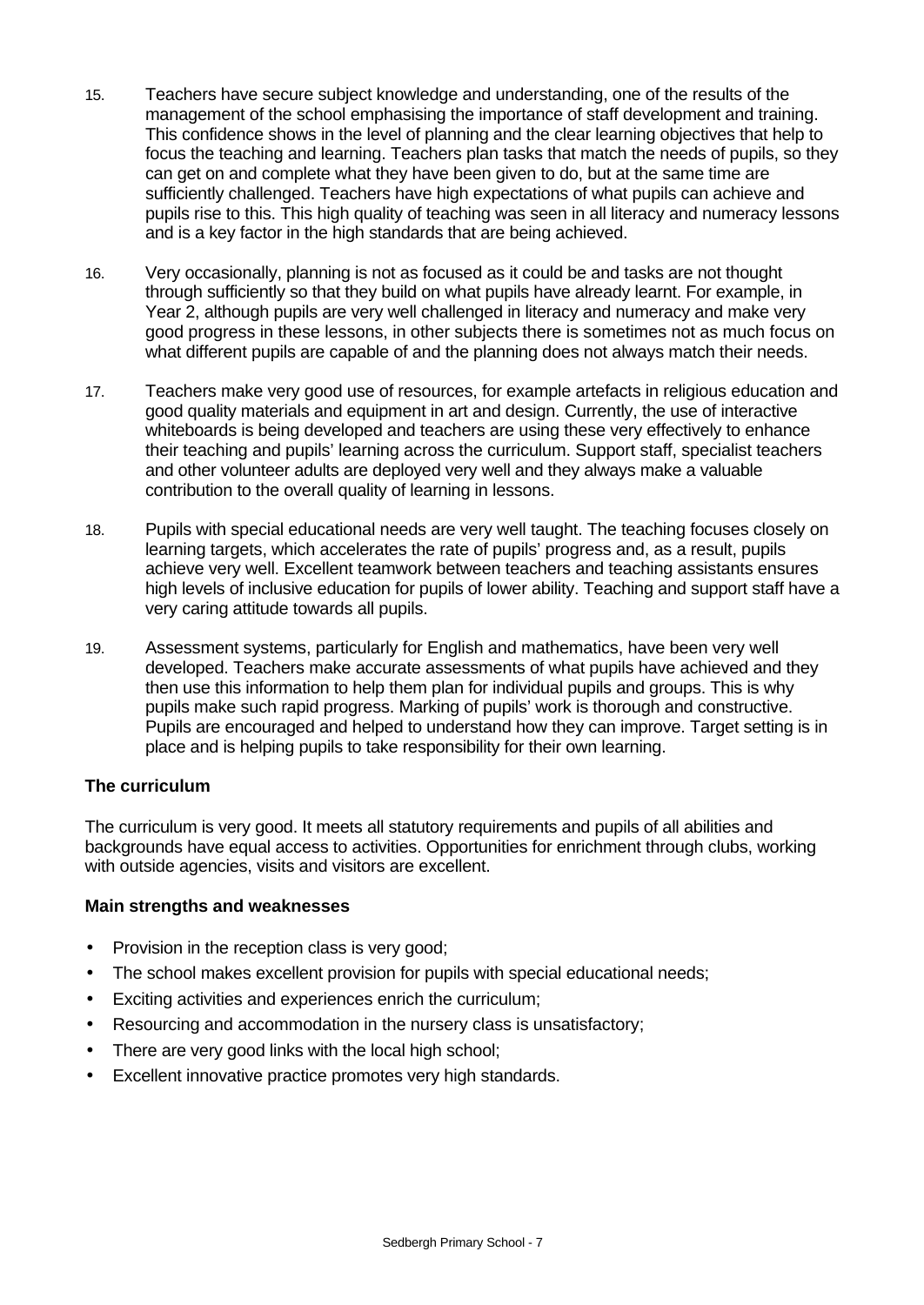- 20. Since the last inspection, the curriculum has improved. A very good programme of learning is planned for the reception class. Provision in the nursery class is not of the same quality, because the accommodation is cramped and the resources are insufficient to meet the needs of the children. The school recognises this and a new purpose built classroom will soon be available for these children, with funding allocated for suitable resources to provide interesting and challenging learning activities. Classrooms throughout the school are often challenging and stimulating places of learning. The programmes of study follow national directions and clear links are made between subjects to support learning in all areas of the curriculum.
- 21. The quality of the curriculum ensures that all pupils are included. Provision for pupils with special educational needs is excellent. The school works hard to identify pupils with special educational needs, including the gifted and talented, at a very early age. Thereafter, their specific learning needs are carefully addressed and progress is thoroughly tracked. When necessary, high quality individual education plans are agreed between home, school and the relevant outside agencies. The school has a very detailed register of gifted and talented pupils and provides curriculum enhancement for them.
- 22. The school provides excellent opportunities for enrichment of learning. Residential visits to cities are organised regularly for the older pupils. All classes benefit from day visits that extend their classroom learning and include such venues as York, Eden Camp and visits to museums and art galleries. Resident artists and environmentalists work with pupils in school and very good use is made of visits to craft centres, where pupils gain new skills and techniques. The city visits give pupils excellent insights into urban life and how it contrasts with their own market town. Pupils make theatre visits which extend their cultural experiences.
- 23. This excellent provision extends to links with local high schools. Occasionally, Years 4, 5 and 6 are taught by high school teachers and more advanced pupils meet regularly to extend their skills in English, mathematics and science. There is a high level of pupil involvement in sport and competition. Pupils enjoy a 'walk around' activity, where they walk around the school observing other pupils' work on display. The programmes of study are regularly monitored by the headteacher and subject co-ordinators. This ensures that the very high standards are maintained.
- 24. Apart from the nursery class, the accommodation is very good and well maintained. The learning environment is richly displayed and welcoming. It helps pupils to achieve well. Teaching areas are bright, clean, stimulating, very well resourced and conform to the school's ethos of high expectation. Classroom displays celebrate pupils' successes and emphasise cross-curricular links in their learning.

# **Care, guidance and support**

The school has very good procedures for ensuring the care, health and safety of pupils. It provides excellent support and guidance for them. Pupils are very well involved in the running of the school.

- Very effective procedures for risk assessments and health and safety;
- Emphasis on the 'whole child' provides excellent support for all pupils, including those with special educational needs and vulnerable children, through relationships with adults and sensitive teaching;
- Outstanding child protection provision, with family support links through Barnardo's;
- Very good development of responsibility in pupils through the school council and encouragement of social and environmental awareness.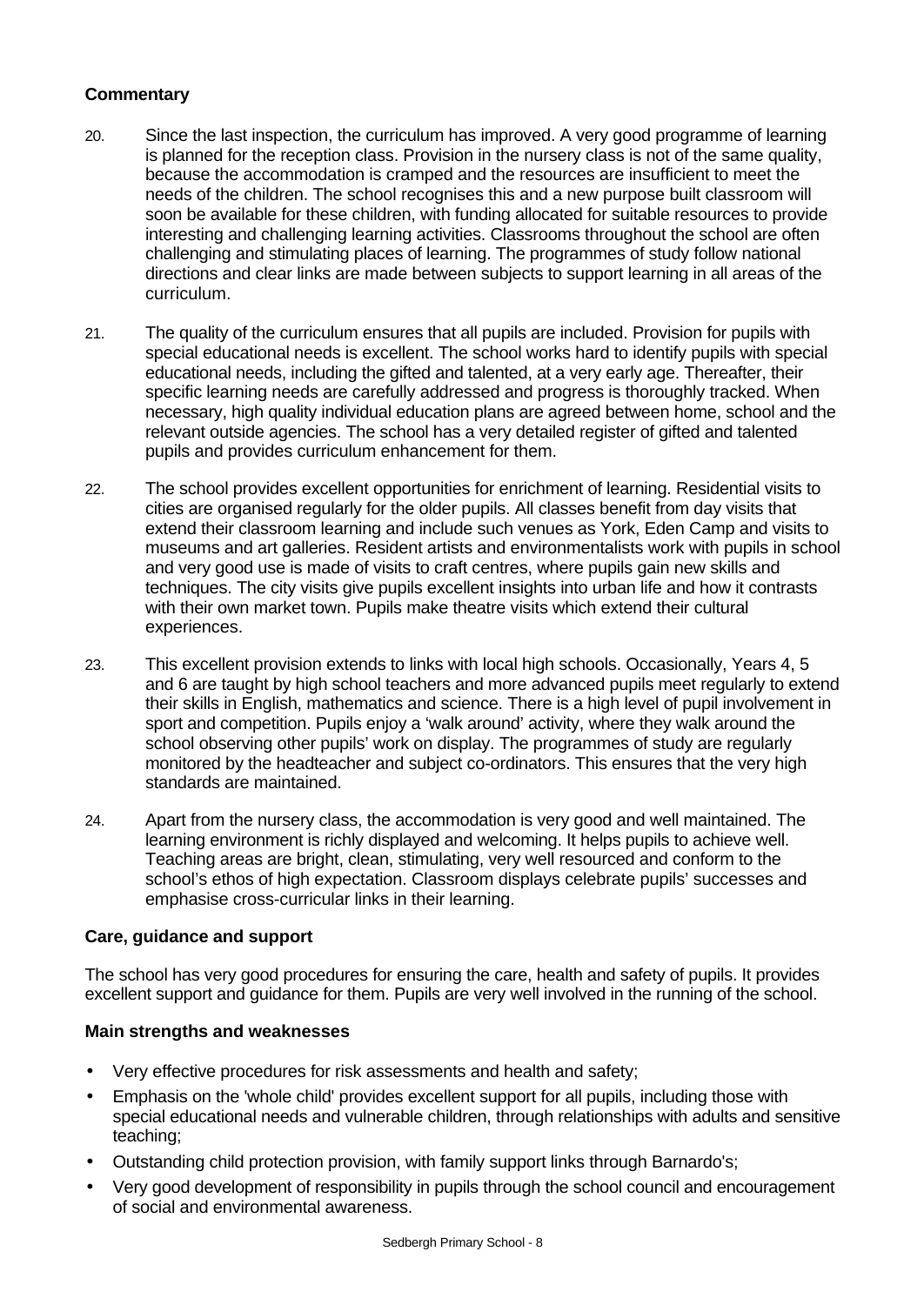- 25. The school's emphasis on making children into better functioning adults is matched by very good procedures to ensure pupils' health, welfare and safety. The headteacher makes a point of getting to know each child and their family well, from reception onwards. Children are confident that adults in the school care for them and treat them fairly. The governors have a very well defined system of risk assessment and safety checks, and follow up concerns effectively. Some parents expressed concern that children are not supervised in the playground until 10 minutes before the start of school. Inspectors found that there are effective systems in place before and after school, and that special arrangements can be made to admit children early and, in some cases, give them jobs to do. A walking bus arrangement escorts children across town, all looking very smart in orange vests. School transport shared with the high school means that younger children are accompanied by older pupils on the buses to outlying villages.
- 26. Child protection procedures are outstanding. A foster carer wrote to inspectors to express her appreciation of the school over many years. Recently, a partnership with Barnardo's, the children's charity, has enabled the development of additional services for vulnerable children and their families. The school encourages pupils to develop a sense of duty and responsibility through the school council and through involvement in environmental projects, such as the design of and fund raising for a local playground. Assemblies and other shared times are used to help pupils to come to terms with difficulties in their lives. For example, during the inspection a particularly moving assembly on the theme of bereavement was given by the headteacher.
- 27. The extent to which all staff provide care, guidance and support is excellent. All staff are very knowledgeable of individual pupil's needs, which enables them to provide appropriate levels of challenge and support. The school works very well with other agencies to promote the development of pupils with special educational needs. Detailed assessment procedures ensure that teachers and other staff track the progress and personal development of all pupils very effectively.

# **Partnership with parents, other schools and the community**

The school continues to have very good links with parents and carers. It maintains an excellent partnership with the wider community. There is an excellent range of links with other primary and secondary schools and colleges.

- Very high quality of reports on pupils' achievements and other written information;
- Parents give valuable practical and financial help to the school;
- Pupils take part in a wide range of community, environmental and cultural projects;
- There are very close working relationships with other local services and organisations;
- Links with other schools allow for curriculum enrichment and development, staff training and sporting and other links;
- Links with St. Martin's College enhance the history curriculum and enable the school to contribute effectively to teacher training.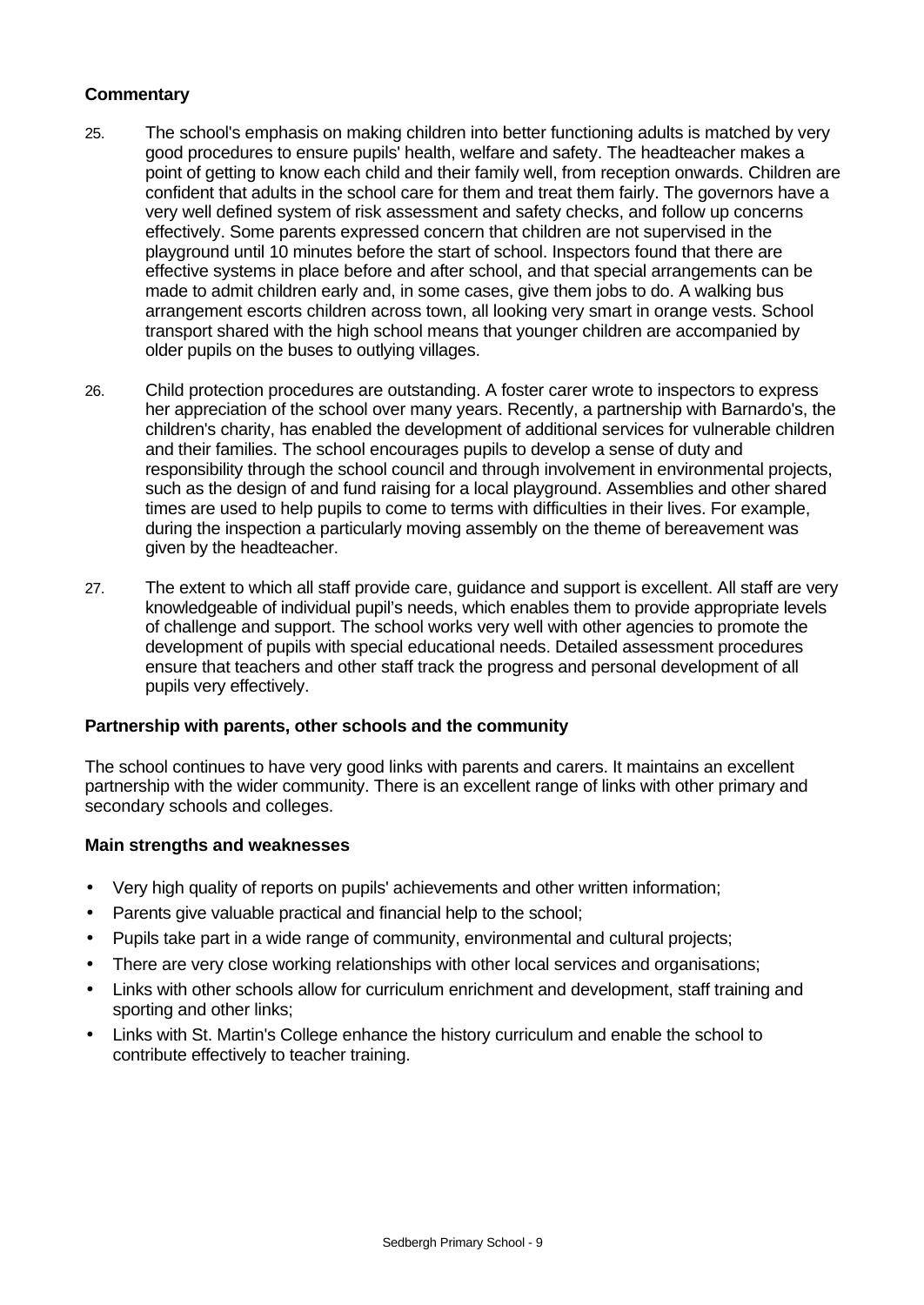- 28. The school has continued to extend its partnerships with parents and the community to the benefit of pupils and the town. Inspectors found that the written information provided by the school is of a very high standard, especially the annual reports on pupils' progress which are excellent. A whole page review of the curriculum content for the year introduces the reports on what each pupil knows, understands and can do, with comparative information about achievement against expectations and suggestions for areas to concentrate on in future. The pupil's own commentary on the report is handwritten. Newsletters and information are sent out frequently and there are plans to include these on the website in the near future. The school encourages parents to discuss pupils' progress frequently, informally as well as at parents' evenings. The headteacher makes a point of meeting parents at the school gate after school. Parents are closely involved at every stage of the provision for pupils with special educational needs.
- 29. The governors have consulted parents about various aspects of school, such as sex education, healthy eating and uniform, but some parents still want more opportunities to express their opinions. The inspection team's view is that this school already does much more than most. Parents and other local residents play a valuable role in supporting the school financially and practically, through the Friends of the School, as well as by helping in classrooms and transporting pupils on visits.
- 30. If ever a school could be said to be at the heart of the community, it applies to this school. Very effective links have been made with external agencies and the community, ensuring that pupils receive the support they need. There are very productive links with all the health agencies in the town and also with the children's charity Barnardo's to support families, six different Christian denominations, a range of local societies such as local history and wildlife societies. A local arts centre enriches the art and design curriculum. Pupils have the chance to take part in performances at the arts festival and their work is displayed at the library and the health centre. The quality of these links is excellent, as are the links with primary and secondary schools, especially the adjacent high school. The school shares a community development centre building, providing adult education qualification courses in ICT; the high school provides advanced mathematics lessons for more able pupils and shares its specialist expertise about autism.
- 31. Another local high school provides sports development input. This school is working alongside two local village schools to develop their literacy and writing curriculum. The headteacher's contacts in a wider consortium of schools provide additional ideas and skills. Through St. Martin's College, pupils' history skills are enhanced by good communication with student teachers, while a teacher is seconded to the college part-time. All of these partnerships contribute to the very high quality of education provided. The educational support programmes very effectively identify pupils' individual needs. Close links with Settlebeck High School aids the transition of pupils with special educational needs.

# **LEADERSHIP AND MANAGEMENT**

Leadership and management are very good. The leadership of the headteacher is excellent. The leadership of key staff is very good. Management is very good. Governance is very good.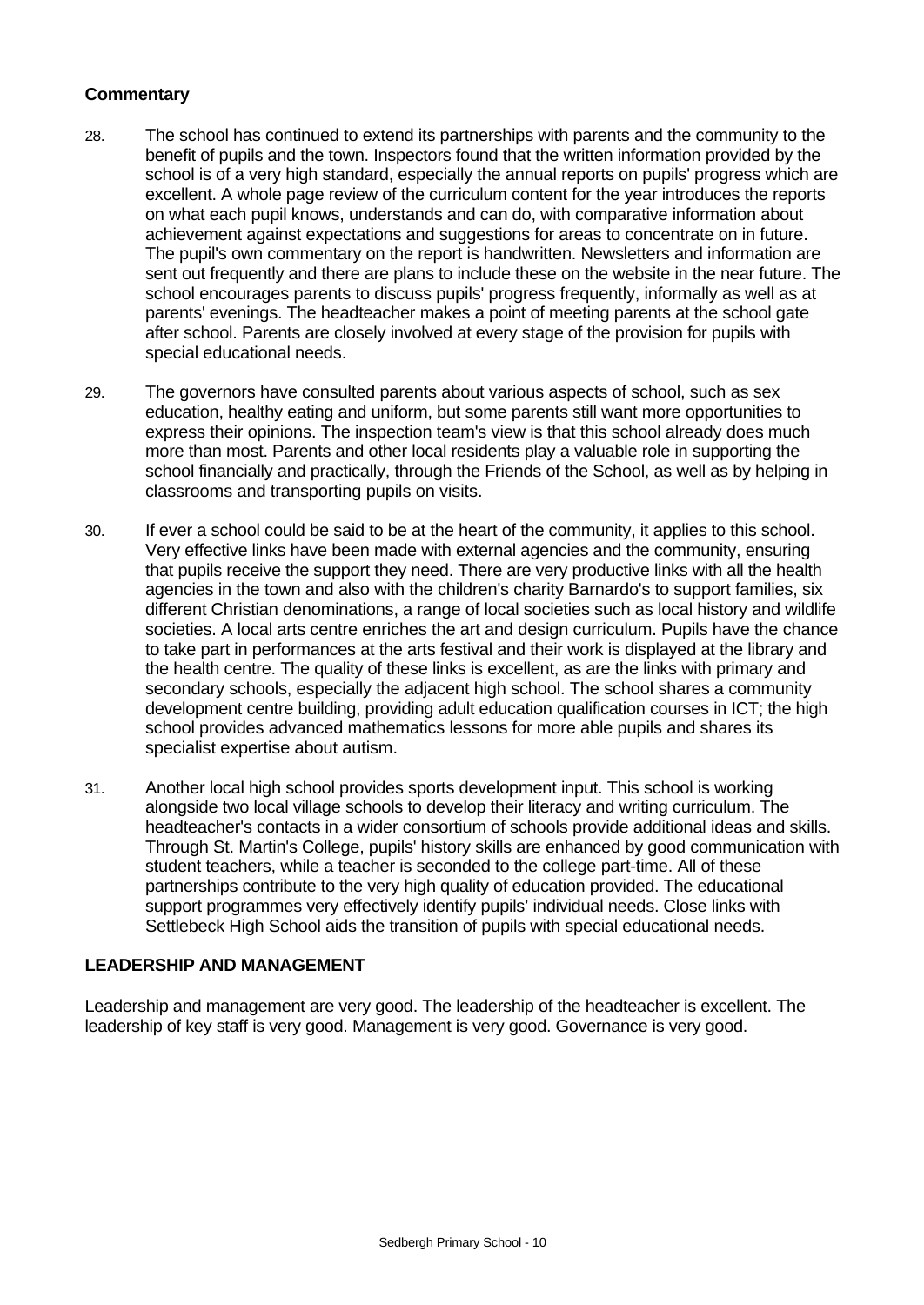#### **Main strengths and weaknesses**

- The headteacher is the driving force of the school, providing clear vision and direction and setting high standards for its work;
- The deputy headteacher and other key staff provide high quality support, particularly in terms of the curriculum;
- Management reflects a school that is confident and effective;
- Governors are capable managers, committed to the school and its inclusion policies;
- Financial management is very secure and helps the school achieve its goals;
- Subject co-ordinators do not always know enough about the standards and quality of teaching and learning in their subjects through the school.

- 32. The headteacher provides outstanding leadership for the school. She is dynamic and determined, letting nothing stand in the way of the school achieving the highest possible standards and quality of education for its pupils. She provides a clear vision for the school, with a relentless focus on pupils' achievement. She retains a substantial commitment to a teaching role, which enables her to get to know pupils and their families. Her understanding of pupils and their needs is excellent. It is her commitment to caring for individuals that lies at the heart of the school's very strong ethos of inclusion.
- 33. The deputy headteacher provides strong and innovative support. Her work in the classroom is of a very high standard and her enthusiasm is a major factor in the breadth and enrichment of the curriculum. Other key staff, including the English co-ordinator and special educational needs co-ordinator, work hard and effectively to maintain the high standards in the school. Although the latter was on maternity leave during the inspection, it is obvious that she provides very good leadership and manages the provision very well. She has a clear view of the strengths and areas for development. She monitors and evaluates the progress of all pupils with special educational needs and gives very good support to colleagues. All members of the senior management team, including the headteacher, set very good examples in the high quality of their own teaching and their commitment to providing everyone with the opportunity to succeed. They truly lead by example.
- 34. Governors are loyal to the school and its community and are very committed to the inclusion policies. They work hard, particularly in committees, to manage the school and ensure that all statutory requirements are met. They are kept very well informed by the headteacher but are also well aware of what is going on in school through their various close links with its day-to-day life. They bring to the school a range of interests and expertise and involve themselves with school life in many different capacities. They support the headteacher very well but are willing to question, and if necessary challenge, decisions that are being made.
- 35. The school is very well managed. The whole school has a welcoming, confident and efficient ethos. Self-evaluation is thorough and useful. The headteacher is herself reflective and selfcritical and she encourages openness and honesty from everyone. Performance data is used very effectively to monitor and evaluate how well the school is doing. Any pupils not making the progress they are expected to, are soon identified and supported. The school development planning process is informal and the document itself sometimes lacks clarity in its criteria for success, but it is a process that works. Agreed priorities are appropriate and the progress towards achieving goals is effectively reviewed. Whatever the school sets out to do, it usually does successfully.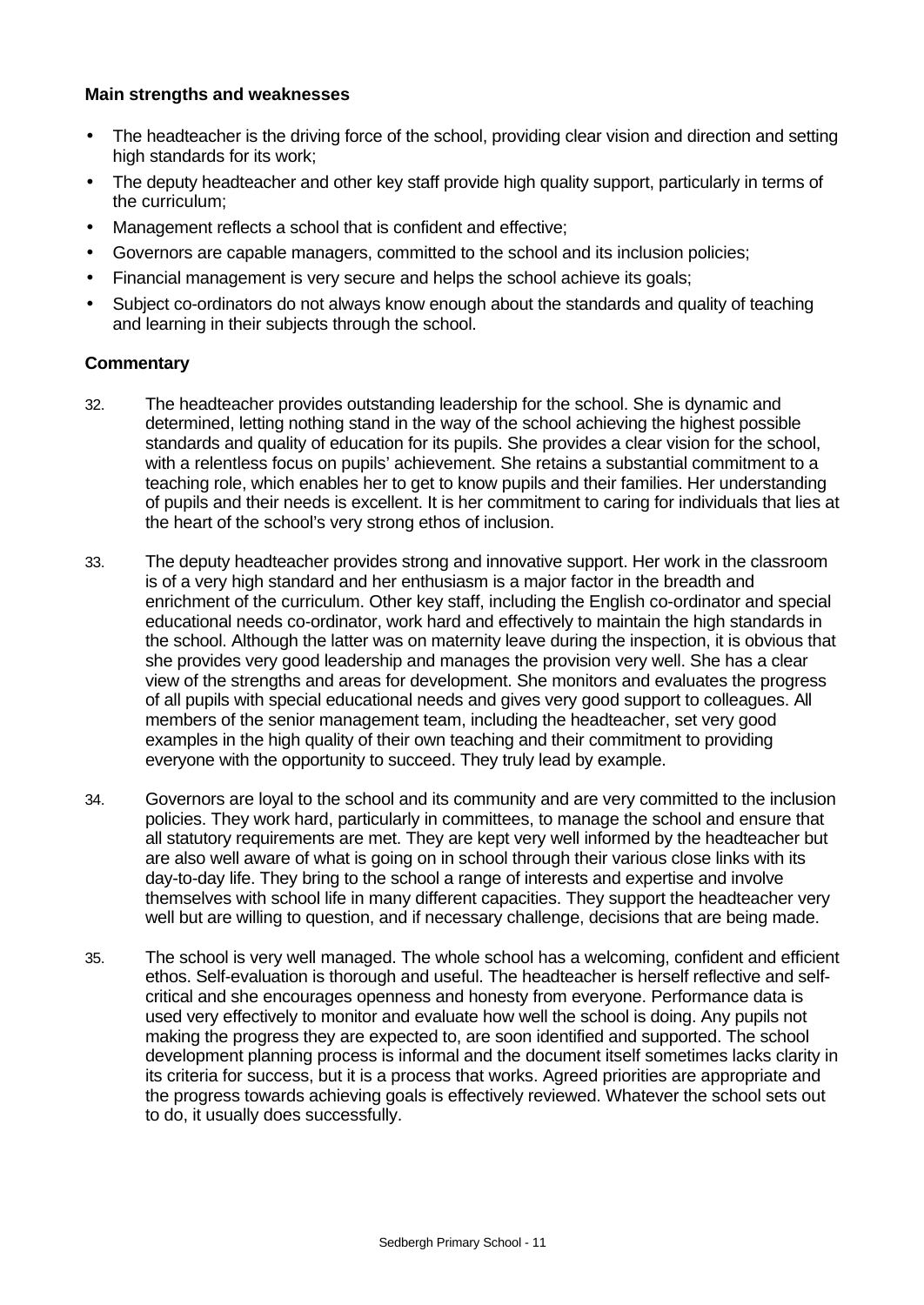- 36. The school is focused on developing teachers' skills and a high priority is placed on staff training and development. This shows in the confidence with which teachers approach the subjects they teach. However, teachers are not on the whole quite as confident when it comes to their role as subject co-ordinators. Although they all manage resources well and have the opportunity through a school development cycle to review their subject in detail, they do not have as much influence on how well pupils learn and are not all sufficiently aware what the standards are in their subjects through the school. Skills in these areas are not very strong, even amongst staff who have held the role for some time.
- 37. Financial planning is excellent. The budget is very carefully monitored and, even when money is tight, it is so well managed that the school is usually able to achieve its educational priorities. A long-term view is taken to ensure continuity of staffing in years when there is a shortfall. Resources are used imaginatively and somehow the means to achieve what is felt to be important are found. A good example is the new nursery building, which has been a long time in the planning but has the potential to help transform the quality of education for the youngest children in school. Expenditure is broadly in line with similar schools but with the high standards that are achieved and the very good quality of education provided, the school is giving very good value for money.

| Income and expenditure $(E)$ |         | Balances (£)                        |        |
|------------------------------|---------|-------------------------------------|--------|
| Total income                 | 495,483 | Balance from previous year          | 45,763 |
| Total expenditure            | 512,201 | Balance carried forward to the next | 33,098 |
| Expenditure per pupil        | 2,207   |                                     |        |

#### *Financial information for the year April 2002 to March 2003*

*The school carried forward a substantial balance into the current year. This includes money allocated for building renovations, which is being spent this year.*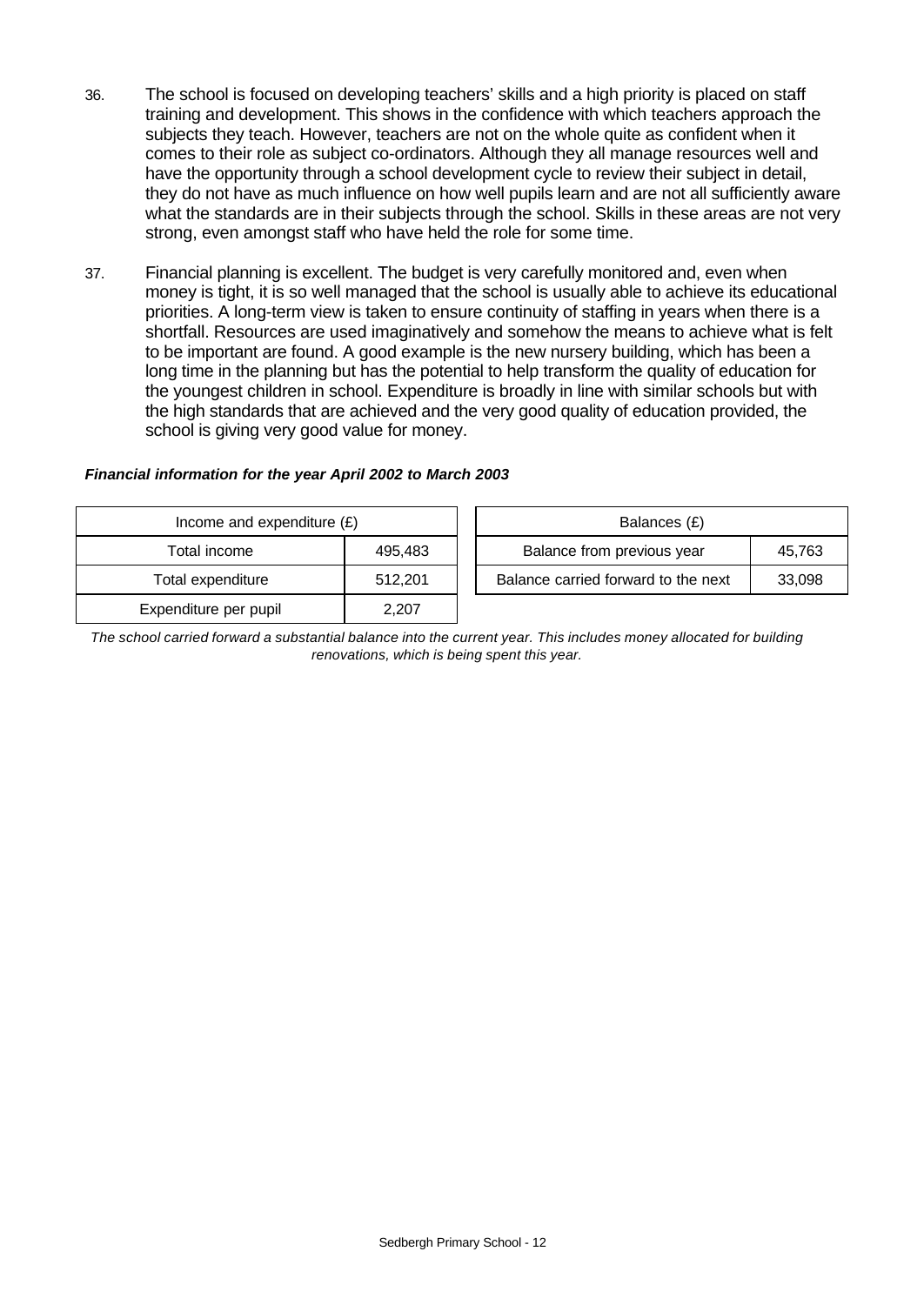# **PART C: THE QUALITY OF EDUCATION IN AREAS OF LEARNING AND SUBJECTS**

# **AREAS OF LEARNING IN THE FOUNDATION STAGE**

- 38. As at the time of the last inspection, nursery provision is made on a part-time basis by a part-time teacher and a learning assistant in a mobile classroom, which is also used by early years groups in the community. However, the accommodation is cramped for the 24 children enrolled in the class. Some work has been done to improve the outside play area and, consequently, a soft cushion material that makes it safe now covers the surface. Although adults work hard to provide an exciting and stimulating learning environment, they are constrained by a general lack of resources. Those that are available are often missing key components that make it difficult for the children to complete their tasks. The school is fully aware of the situation and a purpose built nursery classroom is nearing completion. Funding has been identified to furnish the new accommodation with a full range of acceptable and relevant toys and equipment. There is good liaison between the nursery staff and both parents and the local play groups. This ensures that children are confident and feel secure when they begin their nursery education.
- 39. The curriculum is very well planned in the reception class to provide a wide range of interesting activities, matched to the children's needs. Consequently, they are well prepared for the transfer to Year 1. In the reception class, there is a good ratio of adults to children. The reception class accommodation is very good, with the room and its immediate outside area carefully organised to give the children a wide range of challenging activities from which they can choose. Provision for outdoor activities is good.

# **PERSONAL, SOCIAL AND EMOTIONAL DEVELOPMENT**

Provision in personal, social and emotional development is **good.**

#### **Main strengths and weaknesses**

- Children achieve well because of the good teaching and high expectations set;
- Every opportunity is taken to enhance children's development;
- Adults have a firm friendly relationship with the children who consequently feel confident and happy.

- 40. When they join the nursery, the personal, social and emotional development of a significant minority of children is below what is usually expected. Many have under developed social skills and find it difficult to accept routines within the classroom or to conform to the high expectations set by the staff. Even at this time of year, there is a small minority of children who have not yet understood fully what is expected of them and, from time to time, there is unacceptable behaviour. However, the presence of clear boundaries and the consistent approach of adults ensure that most children know what is expected of them, so they learn quickly to correct the way they behave.
- 41. Throughout the nursery, most children know the routines well, settle to tasks with the minimum of fuss and behave sensibly. A good example of this is the way that children tidy up at the end of a session. Reception children are now fully aware of all routines. The very good teamwork of the adults gives children superb examples of co-operation and a calm but rigorous approach to work. Adults treat each other and the children with courtesy and respect in a calm considerate atmosphere, where levels of trust are high. The majority of the children show interest in what they are doing, concentrate and achieve very well even when not directly supervised.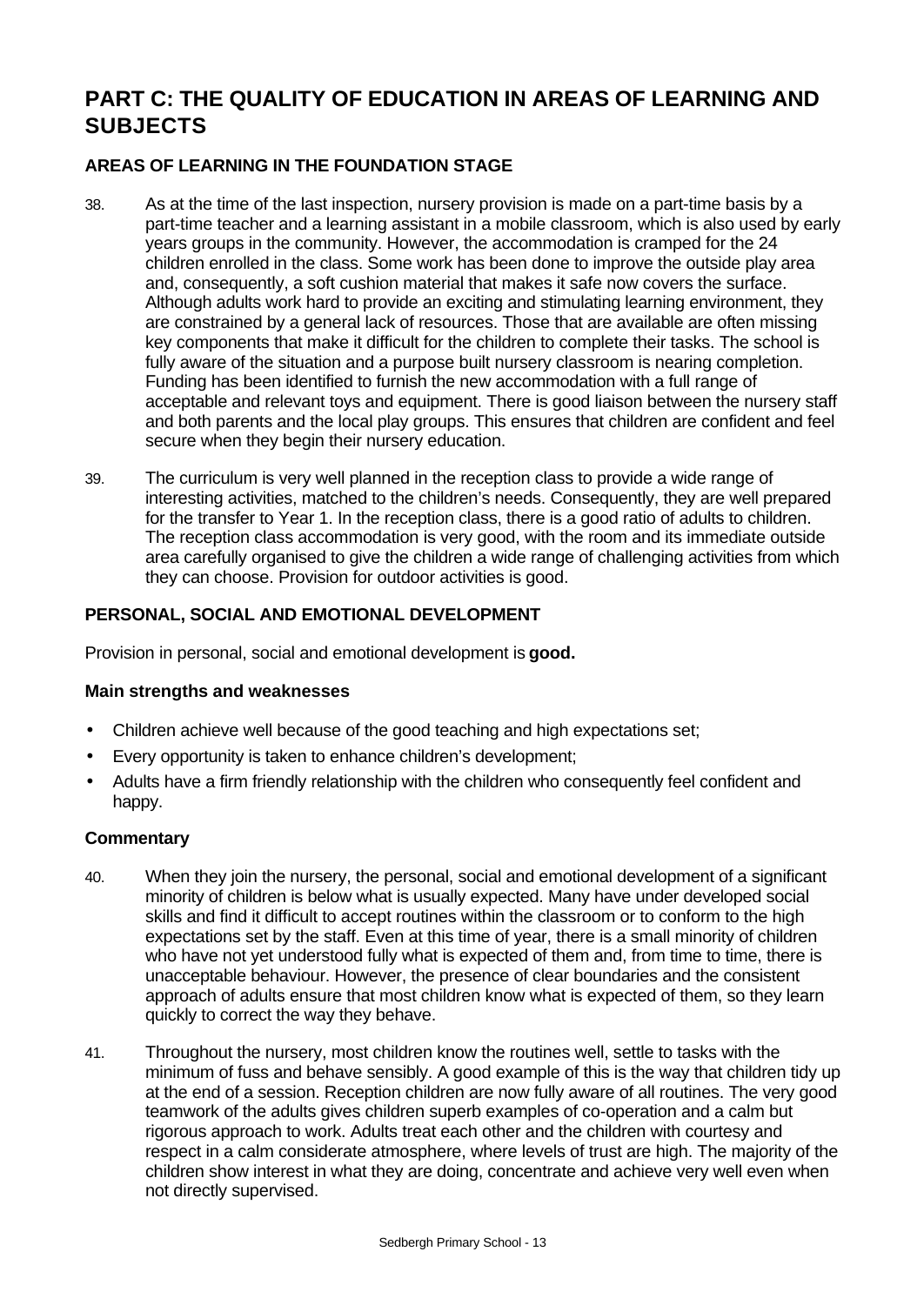- 42. In both classes, children are continually encouraged to feel confident about what they achieve. For instance, in the nursery children were enthralled by a puppet show given by their classmates. Other children concentrated on the task of building towers and vehicles from large construction kits. They proudly showed their finished products to an adult, although there was nowhere to display their finished work prominently. Children are taught to share and take turns amicably and to put up their hands when prepared to answer a question.
- 43. Good use is made of role play in the nursery to help children to work positively with each other and adults often intervene to help them sustain their interest. However, insufficient space or resources are available to fully promote this aspect of social development.
- 44. Children in the reception class collaborate well together, for example when they painted a large 'beanstalk'. They do not talk over each other when engaged in group discussions, because they know, accept and use the classroom rules. Overall, children make good progress in the Foundation Stage and those in the reception class are currently in line to achieve the expected goals by the end of the year.

# **COMMUNICATION, LANGUAGE AND LITERACY**

Provision in communication, language and literacy is **good.**

#### **Main strengths and weaknesses**

• Teachers and learning assistants take every opportunity to develop children's language skills and teaching is good.

- 45. A substantial number of children come into the nursery with delayed speaking and listening skills. They make good and often very good, progress and, by the end of reception, are in line to achieve the goals expected of children of this age. Staff take every opportunity during activities to extend children's vocabulary through questioning and consistent insistence that they listen to the contributions of others. For instance, during a puppet show the nursery teacher continued to focus children's attention on the storyline. In reception, children were given very good opportunities to talk to the whole class about their favourite toys. The teacher used the techniques of 'hot seating' effectively, enabling children to talk about their favourite toy, who gave it to them and why they like it. Almost one quarter of the class speak with greater maturity and answer questions in sentences, rather than with one word or phrase.
- 46. All children enjoy books and listen attentively when a story is read to them. Children show great pleasure in turning over pages to gain meaning from the colourful and stimulating pictures. Children in reception are making very good progress in their reading, with many learning that words carry meaning. One third of the children read sequences of sentences to enjoy a story. They are developing a visual memory, use picture clues to understand what is happening in the story and are beginning to use phonic techniques to read individual words. Reading development is a strength of the reception class. All the children possess their own reading book.
- 47. Children in the nursery confidently make marks and begin to associate these marks with letters and words as writing begins to emerge. Children are encouraged to use mark making in role play, when they write down the cost of the operation on their pet at the 'veterinary surgery'. Children in reception write in simple sentences, often sequencing three or four sentences together. Their handwriting is legible and many spellings are accurate or recognisable.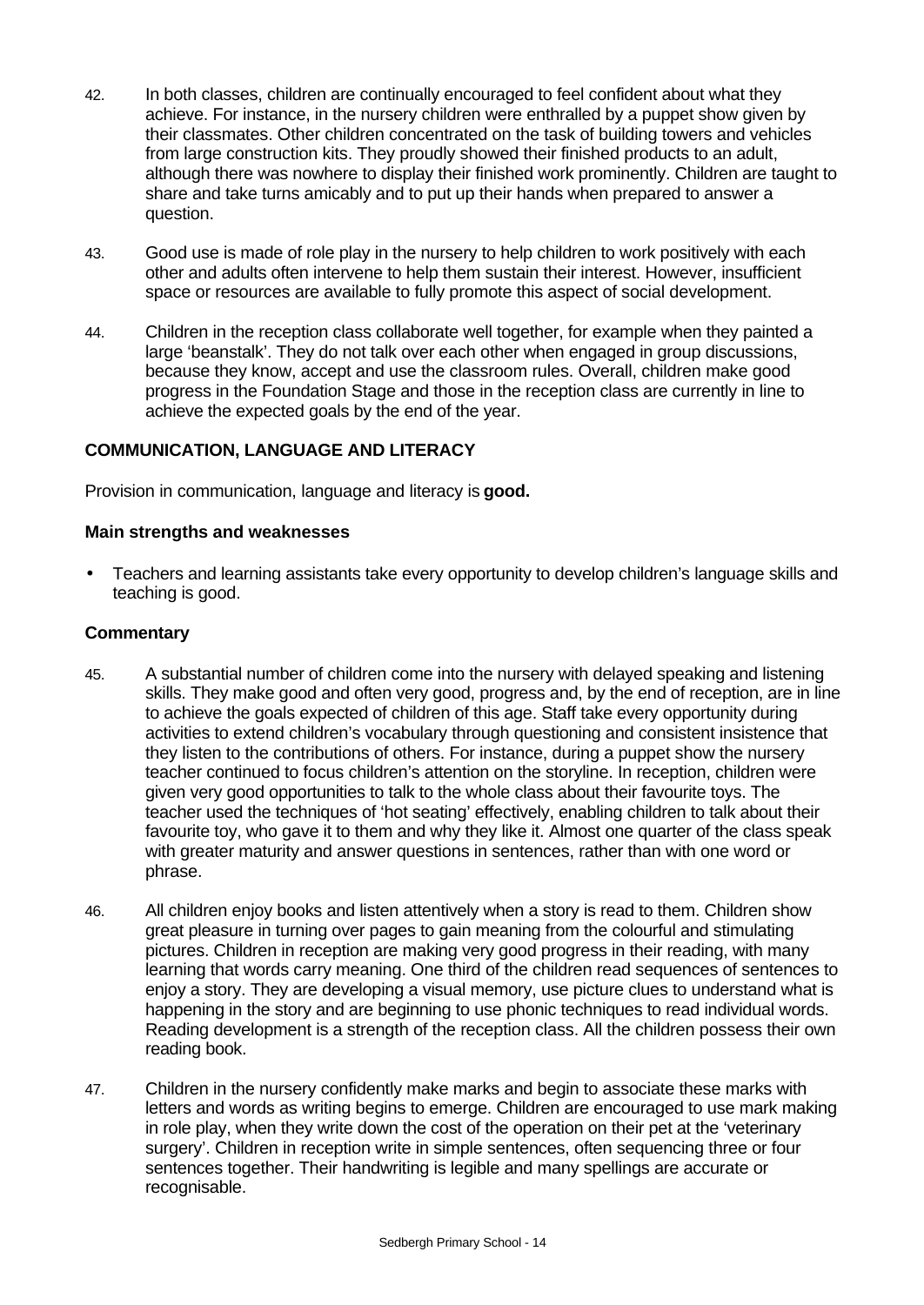# **MATHEMATICAL DEVELOPMENT**

Provision in mathematical development is **good.**

#### **Main strengths and weaknesses**

• Teachers plan varied activities to support mathematical learning, which ensures that children achieve well.

# **Commentary**

- 48. Teaching is satisfactory in the nursery and good in the reception class. Teachers plan a wide variety of interesting activities to promote children's mathematical thinking. However, the lack of resources in the nursery sometimes makes it difficult for children to complete some tasks fully, for example if pieces of a pattern are missing. The younger children can create recurring colour and shape patterns, when making necklaces of beads. They can recognise numbers to five and accurately play a domino game by counting the dots on the tiles.
- 49. The older children gain very good insights into the concept of volume by organising an investigation into the capacities of various plant pots. Children count the number of small containers required to fill the larger plant pots with compost. The more advanced children rank these pots in order of size, writing the number down by the side. They show an accurate counting ability to 13. Other children order and classify seeds according to size and colour, with some accurately counting to 22. Mathematics is expertly incorporated into role play where visitors order and pay for refreshments in the 'café'. Money changes hands and change is given.
- 50. Very good teaching ensures that more advanced children understand the concept of 'o'clock' times. They set a small clock to a specific time, then place themselves on a large clock face, becoming the hour and minute hands to record the specific time. They use an egg timer to develop their understanding of the length of one minute. Achievement in mathematical development is good overall and, by the time children reach the end of the reception class, they are working confidently at the expected levels.

# **KNOWLEDGE AND UNDERSTANDING OF THE WORLD**

Provision in knowledge and understanding of the world is **good.**

# **Main strengths and weaknesses**

• Staff plan activities and use questioning very well to enhance children's knowledge and understanding of the world around them.

# **Commentary**

51. Teaching and learning are good and children achieve well. Most children in reception are working at levels close to that expected for their age and the more advanced are working at the equivalent of the first level of the National Curriculum. A good variety of appropriate activities is planned to stimulate children's curiosity and enhance their understanding. For instance, children in the nursery are aware of seasonal change. They produce imaginary three-dimensional maps and meet key people in their lives. Children plant bulbs and manipulate clay and wet sand to experience their properties. Children in reception are involved in fieldwork; for example, they follow the course of the local river, complete maps to show its course and identify and label prominent features. They develop their work, using imaginary maps to create an imaginary village. They visit the local shops and speak with visitors to the school about their jobs. Following up from the nursery children's work, they begin to learn of the religious beliefs of non-Christians.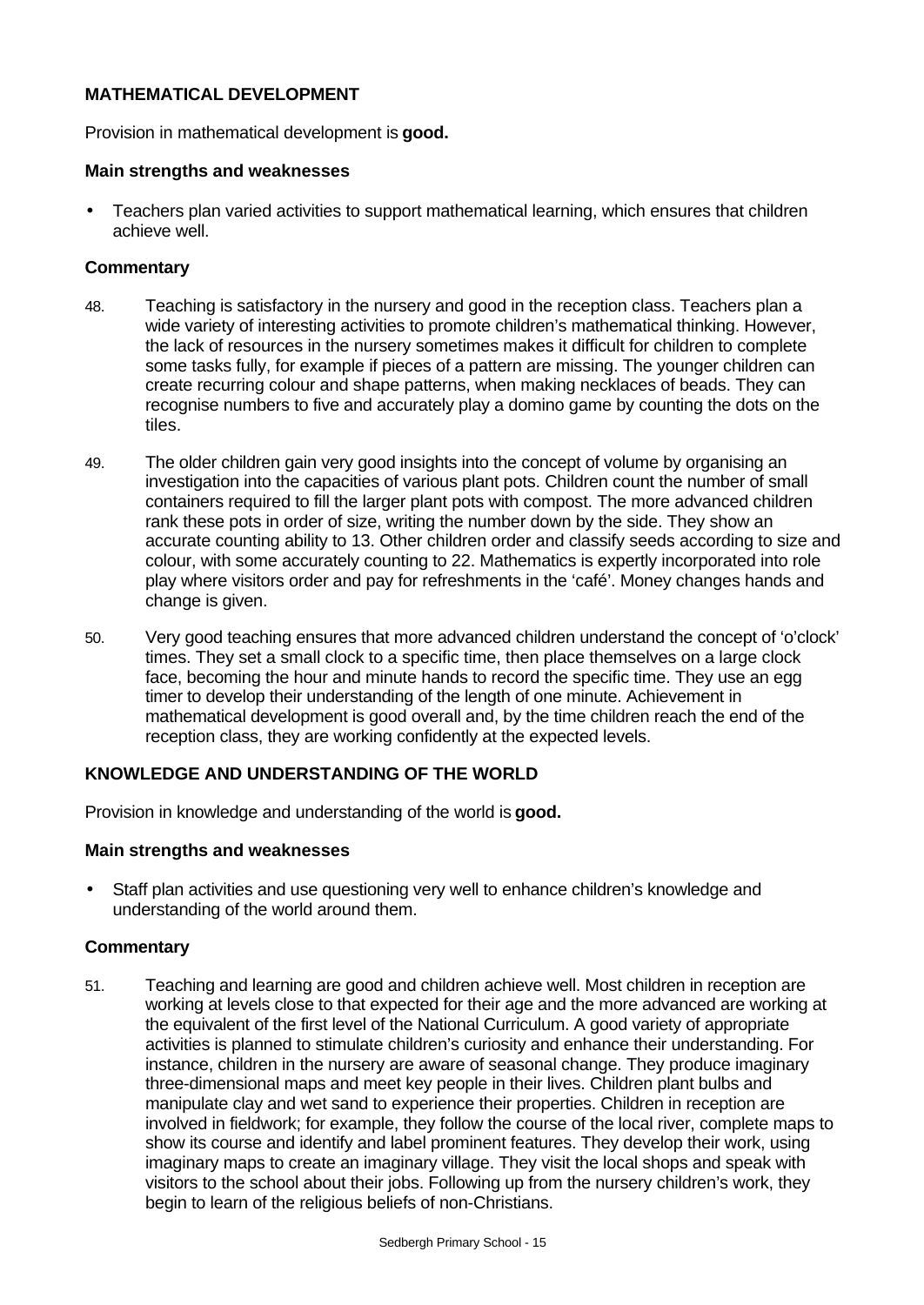# **PHYSICAL DEVELOPMENT**

Provision in physical development is **good.**

#### **Main strengths and weaknesses**

- Good use is made of the school hall for dance and movement activities;
- Good provision is made for children's fine motor skill development.

#### **Commentary**

- 52. Indications are that children will meet the expected goals by the end of the year. Reception children have excellent opportunities to experience country dancing. They enjoy this activity, working well as a class, in groups or with a partner. Children skip in a circle keeping time and quickly forming a right hand star, because the teacher has placed a sticky label on each child's right hand. There are very high levels of concentration and the high teacher expectation and very good pace of the lessons keeps them interested and on task.
- 53. All children have good opportunities to play with toys that develop their fine motor skills. They hold pencils and other mark making tools correctly, accurately thread beads or assemble components of construction kits to build a model. They paint enthusiastically, showing good brush control. Sometimes there is only satisfactory development of the youngest children's movement skills, because adults over control these activities. This restricts the children's ability to work out their own ways of balancing, climbing, rolling and stretching.
- 54. Effective use is made of the outdoor play areas, enabling children to ride a variety of wheeled vehicles. They complete these activities energetically and are mindful of the proximity and safety of others.

#### **CREATIVE DEVELOPMENT**

Provision in creative development is **good.**

#### **Main strengths and weaknesses**

- Children use materials imaginatively to create unique images and representations;
- Role play activities are under developed in the nursery because of the lack of resources.

#### **Commentary**

55. Although no direct teaching was observed during the inspection, children were seen in role play activities, painting and using construction kits to create models of vehicles, machines and structures. Displays of children's work in the nursery included bubble paintings, which created colourful and imaginative patterns. This was further developed in the reception class, where children created marble patterns. Good levels of imaginative play were observed in both classes, where children used the model farm to create an imaginary adventure, involving high levels of conversation to tell a story. All children confidently use recyclable materials to create models of buildings and animals. Good use is made of ICT, with reception children using toolbar programs to create colourful patterns.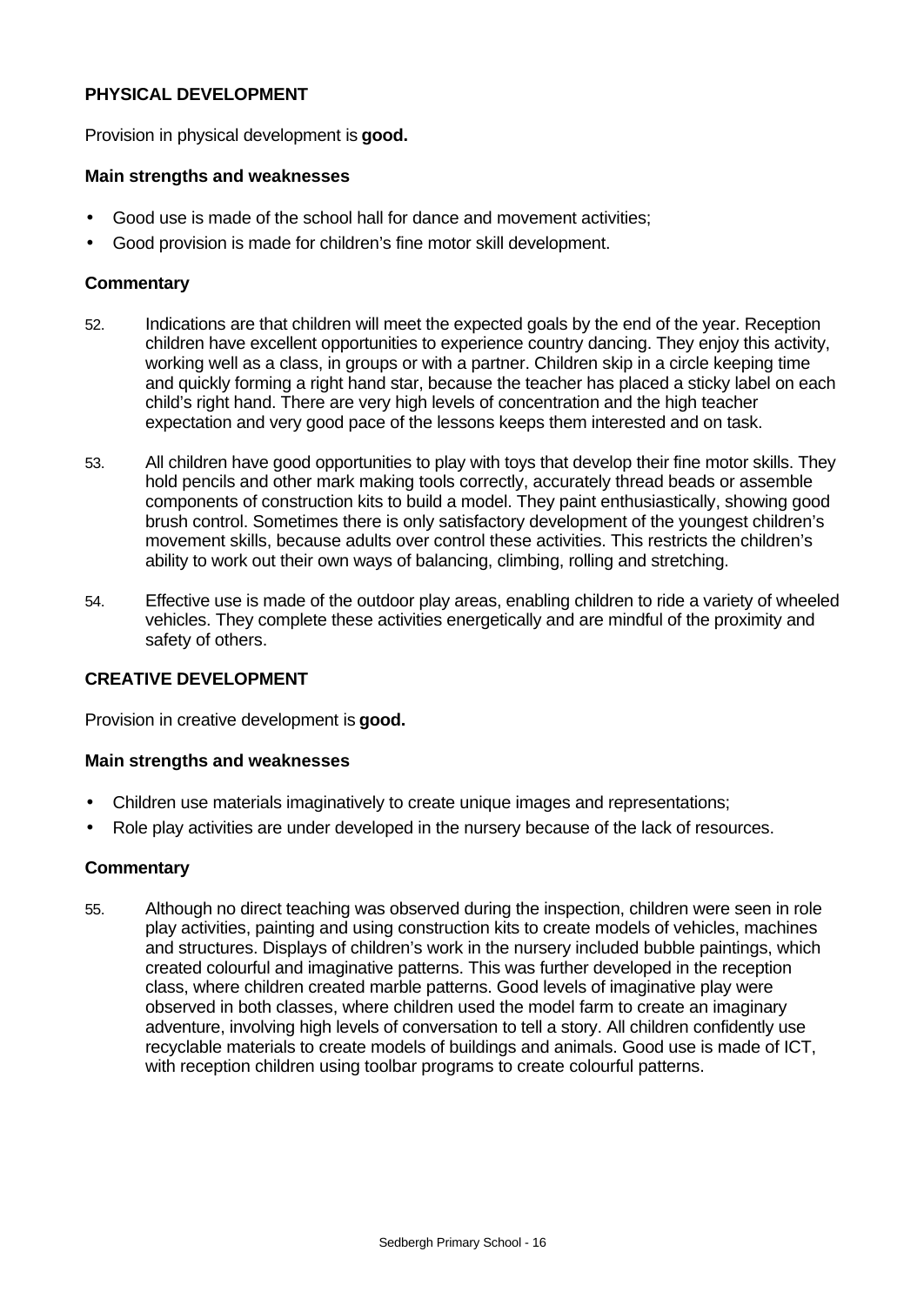# **SUBJECTS IN KEY STAGES 1 and 2**

#### **ENGLISH**

Provision in English is **very good.**

#### **Main strengths and weaknesses**

- By the end of Year 6, standards in reading, writing and speaking and listening are well above the national average;
- Standards of teaching are very good overall;
- Provision for pupils with special educational needs is excellent;
- By the end of Year 6 standards in handwriting are excellent;
- The development of literacy across the curriculum is very good overall;
- Leadership and management of the subject are very good.

- 56. Standards by the age of 7, which were judged to be good at the last inspection, have been sustained. Those at the age of 11 have improved from good to very good. This represents very good achievement, as the level of attainment on entry to the nursery is judged to be in line with the national average. Standards in handwriting are excellent and those for speaking and listening are very good. Provision for pupils with special educational needs is excellent, enabling them to make very good progress. Standards in spelling have improved since the last inspection and are now good. Improvement since the last inspection is very good.
- 57. Reading standards of the current Year 2 pupils are good. They read confidently, fluently and with considerable expression. They are able to talk about the characters, plots and main events of a story, showing very high levels of understanding. Below average pupils have less well developed phonic skills, which makes reading unfamiliar words difficult. This, in turn, affects their levels of understanding. However, less able pupils receive excellent support from highly trained teaching assistants, community volunteers and very good quality resources to support their reading development. Individual education plans contain very specific information on what they need to achieve and the type of support they require. Many initiatives have been put into place to support reading, including the very successful shared reading sessions, where older pupils support the reading of younger ones. These sessions not only contribute to improvements in literacy skills, but also to the personal development of those involved. Silent reading sessions provide further opportunities to develop reading for pleasure.
- 58. Pupils in Year 6 are achieving well above average standards in reading. Many read with confidence, accuracy, intonation and expression. They are given opportunities to read their work to other pupils and adults, to act as 'critical friends' and to demonstrate higher order skills of inference and deduction. These high standards in reading allow pupils to access and understand information in other subjects of the curriculum. As in Years 1 and 2, pupils with special educational needs in the junior classes receive excellent support from trained learning support assistants, so they achieve very well.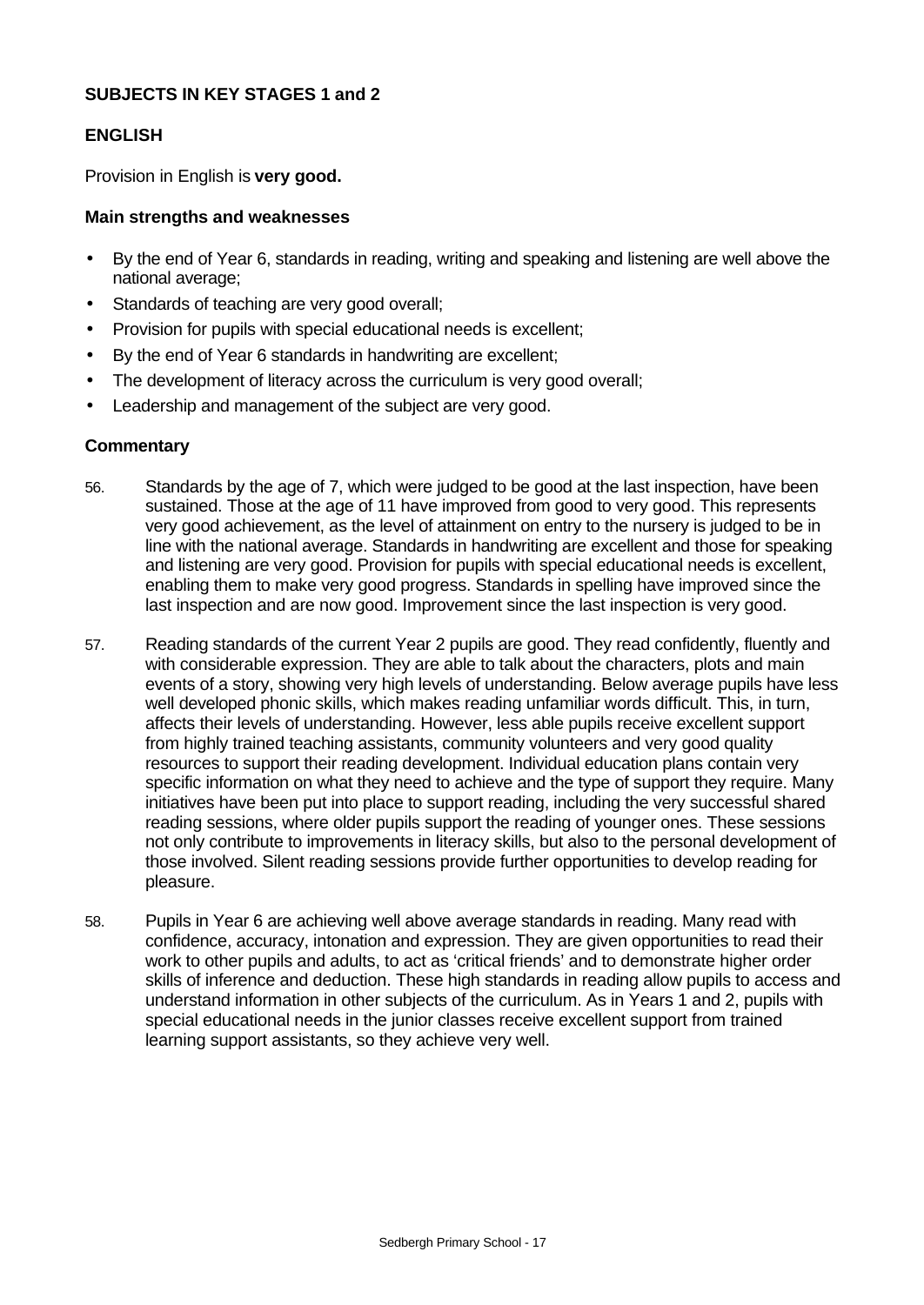- 59. Developing writing is a continued focus for the school. In the infant classes pupils are given the opportunity to write for a variety of purposes, for example letters, instructions, book reviews and invitations. By Year 2, the majority of the pupils work in a structured way with imagination and clarity. Punctuation and spelling is generally accurate. They write about their own ideas, using interesting vocabulary and sequences of sentences to extend their writing. In the junior classes, pupils' use of grammar is very well developed, as is their ability to write for different purposes. By Year 6, standards in writing are very good. Pupils in Year 6 use grammar with increasing confidence and their spelling is mainly accurate. They write for a range of purposes and are given opportunities for extended writing. Their writing is lively, thoughtful and imaginative. This is exemplified in high quality letter writing connected with problems at Sedbergh Peoples Playing Field and the writing of parodies of 'The Smugglers Song' by Rudyard Kipling. Pupils throughout the school benefit from a range of visiting writers, like Dennis Bond, and older pupils are gaining much from a collaborative writing project with Dent Primary School. By the time pupils leave Year 6 their standards in handwriting are excellent.
- 60. Skills in speaking and listening are above average in Year 2 because of the rich opportunities pupils have to practise them. Pupils answer questions confidently with increasingly analytical language. Standards are well above average by the time pupils are in Year 6. These improvements throughout the school are because teachers plan for the development of speaking and listening in lessons. There are also opportunities for pupils to explore their ideas and opinions in lessons, role play, drama, visiting theatre groups and school productions. Teachers encourage pupils to act as 'critical friends', thus helping develop their own self-confidence and self-esteem and helping to improve their own and others work.
- 61. The quality of teaching is very good overall. Lesson planning in both key stages shows teachers have a secure knowledge of the subject. Very good teaching, especially in Years 5 and 6, is characterised by good subject knowledge, the sharing and reviewing of lesson objectives with the pupils, building on previous learning, skilful questioning, a brisk pace, high expectations, very good use of additional staff to support pupils with special educational needs, well organised resources and interesting, challenging activities. Procedures for assessment and monitoring of pupils' achievement are very good, with challenging targets set for pupils to achieve. Teachers' marking ranges from good to very good. Where it is very good, as in Years 5 and 6, it provides pupils with clear information on their successes and on what they need to do next to improve further.

The main objective of the Year 6 lesson was to develop atmosphere and tension in their writing, whilst in the role of an African slave being taken against their will by slave traders. The lesson opened with the teacher taking them on an imaginative tour of the Maritime Museum, visited on a recent residential trip to Liverpool. The memories of what they had learnt about the slave trade came flooding back, reinforced by the graphic video on slavers they had watched earlier and the skilful prompting of the teacher. She then used the interactive whiteboard to share carefully selected examples from the previous Year 6 so that the pupils could compare and contrast their use of dramatic devices. By this time, the pupils were eager to produce their own dramatic accounts. The teacher insisted on silent working so that pupils could really concentrate. She knelt by individuals, working in a whisper, encouraging and challenging their work. The lesson ended with pupils confidently sharing their writing, first with partners and then the class, who acted as 'critical friends' making mature and constructive judgements, helping all to improve. The lesson had a challenging pace, imaginative activities that promoted the learning objectives and outcomes that demonstrated exceptional achievement.

62. The co-ordinator provides very good leadership and management of the subject. Her skills, knowledge and understanding are very well developed, enabling her to act as a very good role model to others. She has a clear view of the quality of teaching and standards achieved. Teaching and learning are monitored and developmental feedback given to colleagues. Progress is rigorously assessed, so that pupils of all abilities are closely tracked and their rate of improvement monitored. English is a priority area in the school improvement plan and an action plan has been agreed to move it forward.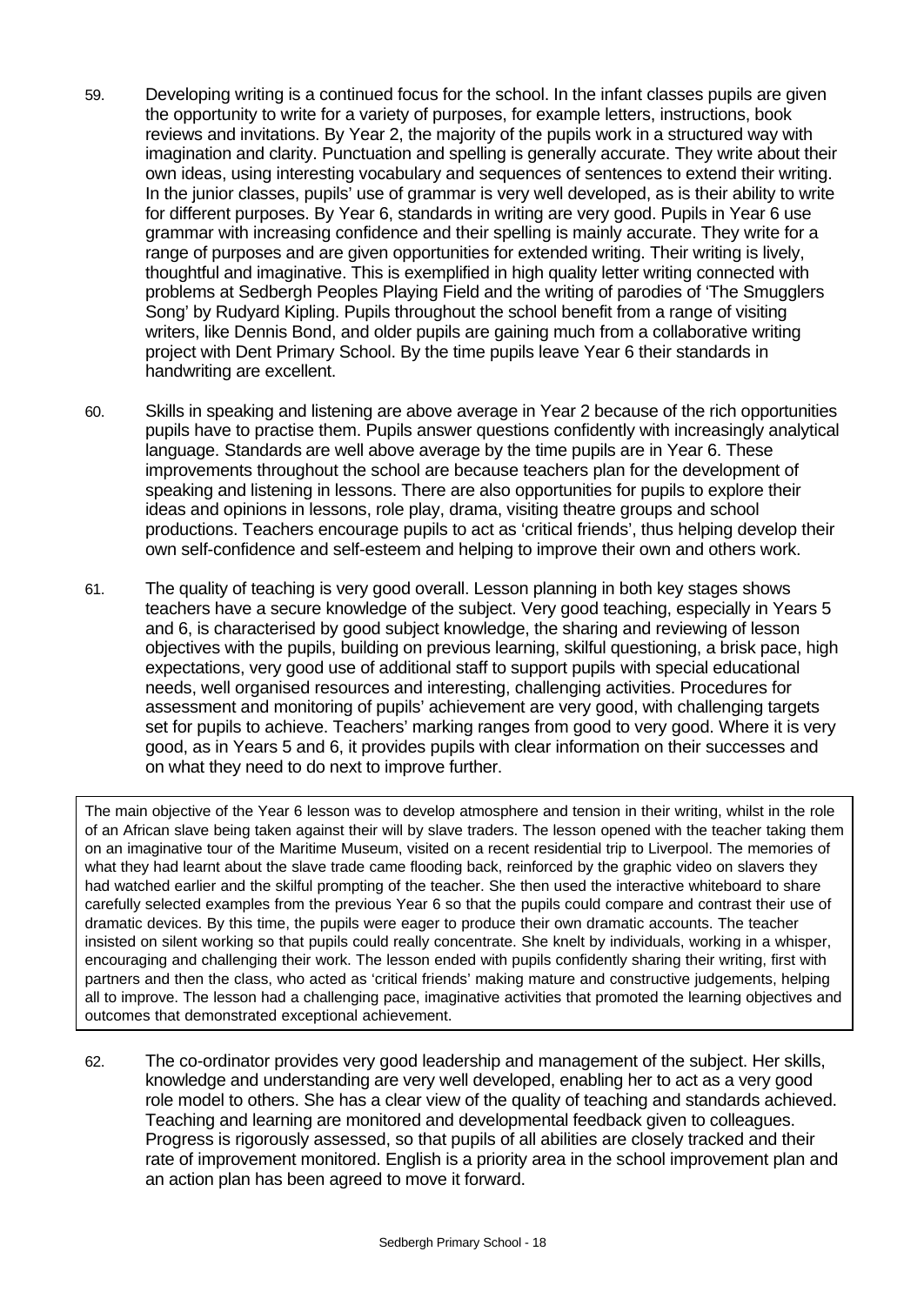# **Language and literacy across the curriculum**

63. The development of literacy across the curriculum is good in Years 1 and 2 and very good in Years 3 to 6. Other subjects are used very effectively to extend pupils' vocabulary as well as their reading and writing skills. Examples of this are detailed accounts of the journeys of Christopher Columbus in Year 5 and very accurate and sequenced report writing in Year 6 science. The Year 4 topic of Ancient Greece provided an excellent opportunity for extended writing on the retelling of Greek myths. Writing was clearly linked to purpose and audience, with interesting vocabulary and paragraphing techniques used.

# **MATHEMATICS**

Provision in mathematics is **very good.**

#### **Main strengths and weaknesses**

- By the time pupils leave the school, standards in mathematics are well above average;
- Teachers are confident in teaching the subject, which enables pupils to make very good progress through the school;
- Very good leadership and management of mathematics are keeping standards high.

- 64. Standards in mathematics are high and are even better than they were at the time of the last inspection. In Year 2, standards are above average. Most pupils reach expected levels and a high percentage of pupils work at a higher level than this. Standards have been improving year on year and inspection evidence indicates that this continues to be the case. Pupils have a very good understanding of number; for example, they can apply their own strategies when given a problem to work out. Achievement is very good. Work in pupils' books shows them to be gaining skills at a rapid rate and becoming more and more confident with handling numbers. They learn to tell the time and to work in various ways with shapes and measures.
- 65. In Year 6, standards are well above average and compare very favourably with those achieved in similar schools. Standards can fluctuate a little from year to year; for example last year there was an unusually high number of pupils with special educational needs in the year group. However, standards were still high and the school comfortably reached its challenging targets. Inspection evidence shows pupils can handle five or six digit numbers, understand ratio and proportion and work confidently with fractions. Pupils achieve very well, which is shown in the very good progress made from where they were at the end of Year 2.
- 66. Teaching is consistently good through the school and can be very good, especially in Years 5 and 6. Teachers are confident in their teaching of mathematics. This shows in the way they plan carefully to meet the needs of all the pupils in their classes. It also shows in the skilful questioning that takes place, keeping all pupils involved in oral sessions. As a result, all pupils gain skills and understanding and continuously build on their previous learning. The methods teachers use help pupils to gain confidence. For example, in a Year 3 lesson, when pupils were working with multiples of five and trying to find complements, they suggested which ones to rub off the board when they were so confident that they no longer needed the help. These pupils made noticeable progress in the lesson, shown by the way in which their responses got quicker. Lower attaining pupils are skilfully supported in lessons and they are able to achieve well. The school makes good provision for higher attaining pupils and those showing a particular aptitude for mathematics. Currently a group of such pupils are given time with a retired teacher, where they can talk about mathematics and develop their skills further. The enjoyment shown by these pupils is evidence of the effectiveness of this provision.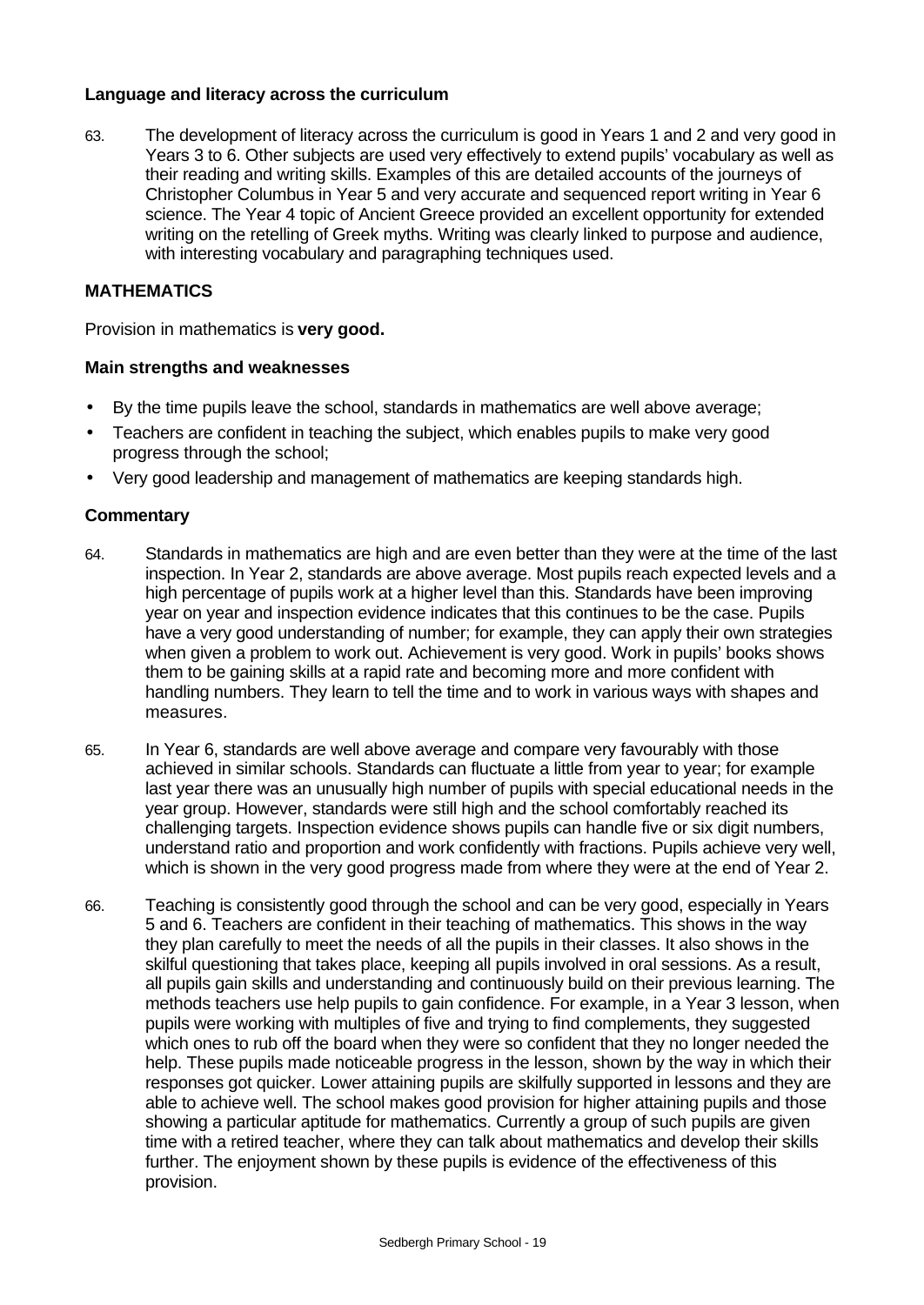67. The headteacher leads the subject very competently. She has a very good understanding of the standards being achieved and the progress made by groups of pupils. It is this and her high expectations and constant drive for improvement that have helped to keep standards high. The emphasis placed on training has ensured that teachers are confident in teaching the subject, which in turn has ensured that pupils achieve as well as they do.

# **Mathematics across the curriculum**

68. Teachers generally link subjects together effectively and this applies to mathematics as much as to any other subject. For example, Year 5 pupils had been learning about weather and climate in geography and in a mathematics lesson this was used as a context for them to learn about probability. Pupils used their knowledge of weather to assess the likelihood of specific patterns occurring at different times of the year. Teachers ensure that pupils use their mathematical skills in practical ways. For example, Year 6 pupils had learnt how to convert imperial measures to metric and in another lesson they used this skill to help them use recipes for cooking.

# **SCIENCE**

Provision in science is **very good.**

# **Main strengths and weaknesses**

- Pupils achieve very well as a result of generally very good teaching, particularly of the older pupils;
- There is very good emphasis on the development of investigations planned alongside activities that highlight scientific fact;
- Pupils in Years 3 to 6 are taught to raise questions, predict and hypothesise and use specific scientific language.

- 69. The current Year 6 pupils have made excellent achievement to continue the trend of very high attainment. In the national tests, pupils in Year 6 achieve standards that are consistently well above the expected levels. This is because of the very good teaching the involvement of pupils in investigative work, the introduction of accurate scientific vocabulary and the use of technical language. No differences were observed between the achievement of boys and girls; they all achieve well, including those with special educational needs. Planning for lessons in the junior years includes more challenge for the higher attaining pupils. The school has successfully sustained the high quality of provision in science noted at the last inspection. However, standards do not rise above average in Year 2 because there are insufficient opportunities for the more advanced pupils to work at the higher levels.
- 70. In the lessons seen during the inspection, teaching varied between unsatisfactory and very good. Overall teaching and learning are satisfactory in Years 1 and 2, and very good in Years 3 to 6. In lessons where teacher subject knowledge was good or better and planning showed a clear focus, pupils learned well, showed enthusiasm for the subject and concentrated hard. Where there were too few opportunities to learn through practical activities and insufficient account was taken of the needs of the higher attaining pupils, learning was unsatisfactory. Teachers generally provide good or better opportunities for pupils to carry out experiments. The analysis of work indicates that by Year 6 pupils have exciting and challenging opportunities to plan and carry out their own investigations. These opportunities enable pupils to become confident and articulate scientists, who are able to predict the possible outcomes of their experiments, raise thoughtful questions and formulate hypotheses against which they can check their results. The recording of their work is accurate and includes mathematical analysis of their results through the compiling of tables and the use of graphs.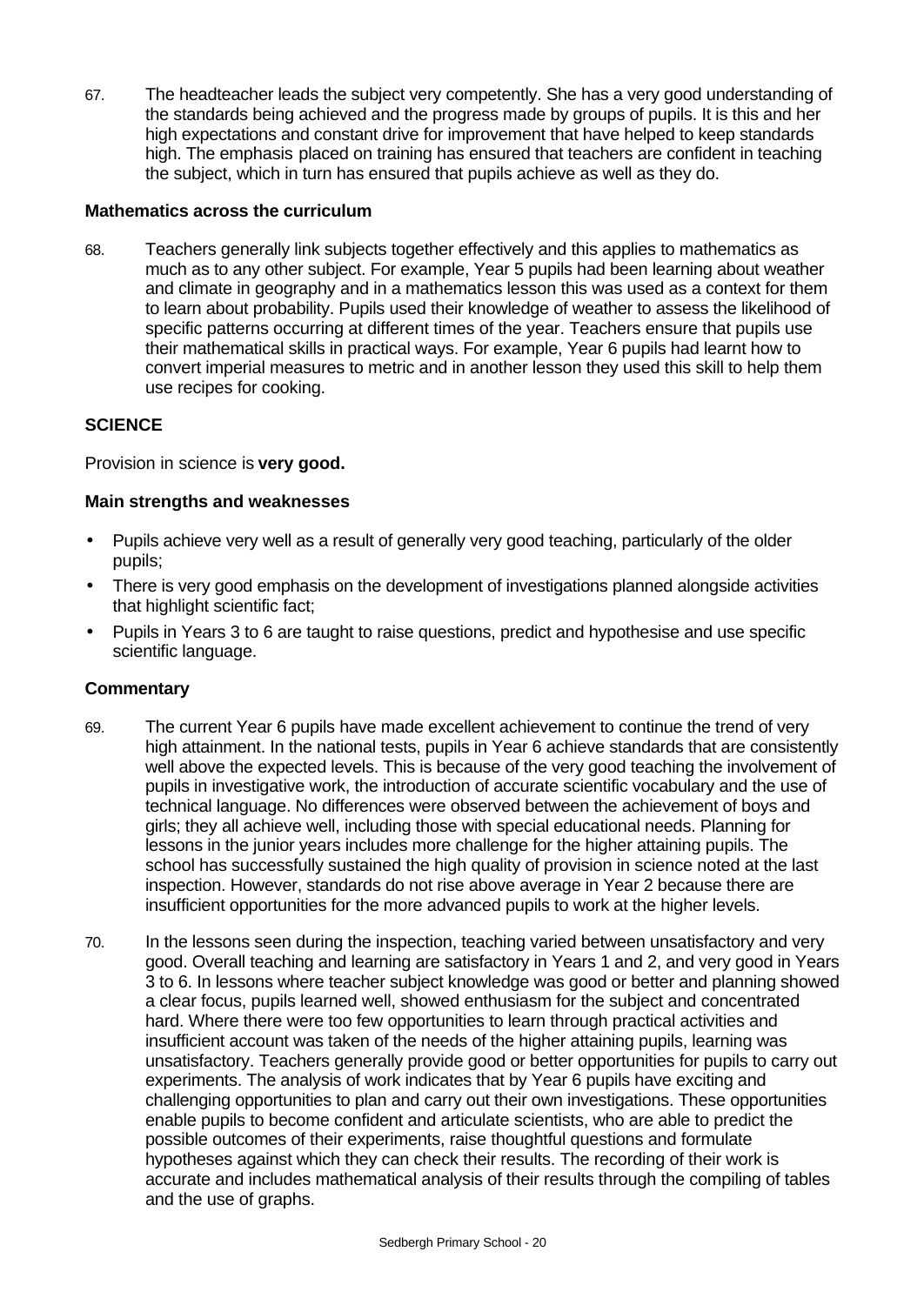- 71. Standards have remained very high by Year 6 because of the pupils' ability to develop an investigation to test a hypothesis, for example that 'light travels in straight lines'. The time given to the subject is used well and consequently these pupils have opportunities to raise questions, such as 'Can you really see in the dark?' They continue their work by examining the phenomenon of reflected light and examine the effect of light hitting a shiny surface.
- 72. Year 1 pupils can develop a fair test to identify the best method to propel a ping pong ball alongside a piece of guttering, using a plastic straw to blow air on the ball, a fan to sweep air over the ball, or an empty squeezy bottle which they deflate to force air against the ball. They make predictions, measure how far each attempt travels and compile bar charts. The subject is very effectively led and managed, particularly in Years 3 to 6.

# **INFORMATION AND COMMUNICATION TECHNOLOGY**

Provision in information and communication technology (ICT) is **very good.**

#### **Main strengths and weaknesses**

- A major investment in resources has resulted in much improved standards;
- Pupils, especially in Years 3 to 6, have a wide range of opportunities to use ICT across the curriculum;
- Pupils are confident with ICT and enjoy the work they are given to do.

- 73. Standards now are much better than they were at the time of the last inspection. At that time, pupils did not have sufficient access to computers and standards were not as high in ICT as they were in other subjects. With a big investment in resources, pupils are now making good progress and are achieving well through the school. This is very good improvement. By Year 2, standards are in line with what is expected. Pupils use ICT to create and amend pictures and text. They gather data and make graphs. In one lesson, Year 1 pupils showed that they were already confident with using a programmable toy. They had a good understanding of how to make a 'Roamer' move in the way they wanted it to, by giving it directions. So confident were they that they were able to tell the teacher how she went wrong when she made a 'mistake'.
- 74. By Year 6, standards are above those expected. Pupils have a high level of confidence when using ICT in a wide range of contexts. They have explored design programs and understand what a spreadsheet can be used for. They have worked with circuits and logo. They carry out extensive research for their topics, searching for and selecting the information they need and organising it in a form suitable for their purpose. Pupils enjoy working with ICT and are able to work independently and co-operatively on specific projects.
- 75. Teaching is good through the school, with particular strengths in Years 3 to 6. Teachers are confident with ICT and they appropriately select software to support pupils' learning and present it effectively to pupils. For example, the Year 3 teacher spent some time introducing her class to two kinds of simulation program. She demonstrated them very well, using the interactive whiteboard and involving all pupils. Then individuals were able to use the programs confidently and were given the opportunity to evaluate them. Pupils gained a lot of understanding about ICT during this session. By Years 5 and 6, pupils are being given an impressive range of opportunities to work with ICT. The bank of computers in the entrance of the school is constantly in use as pupils carry out tasks and follow their own interests.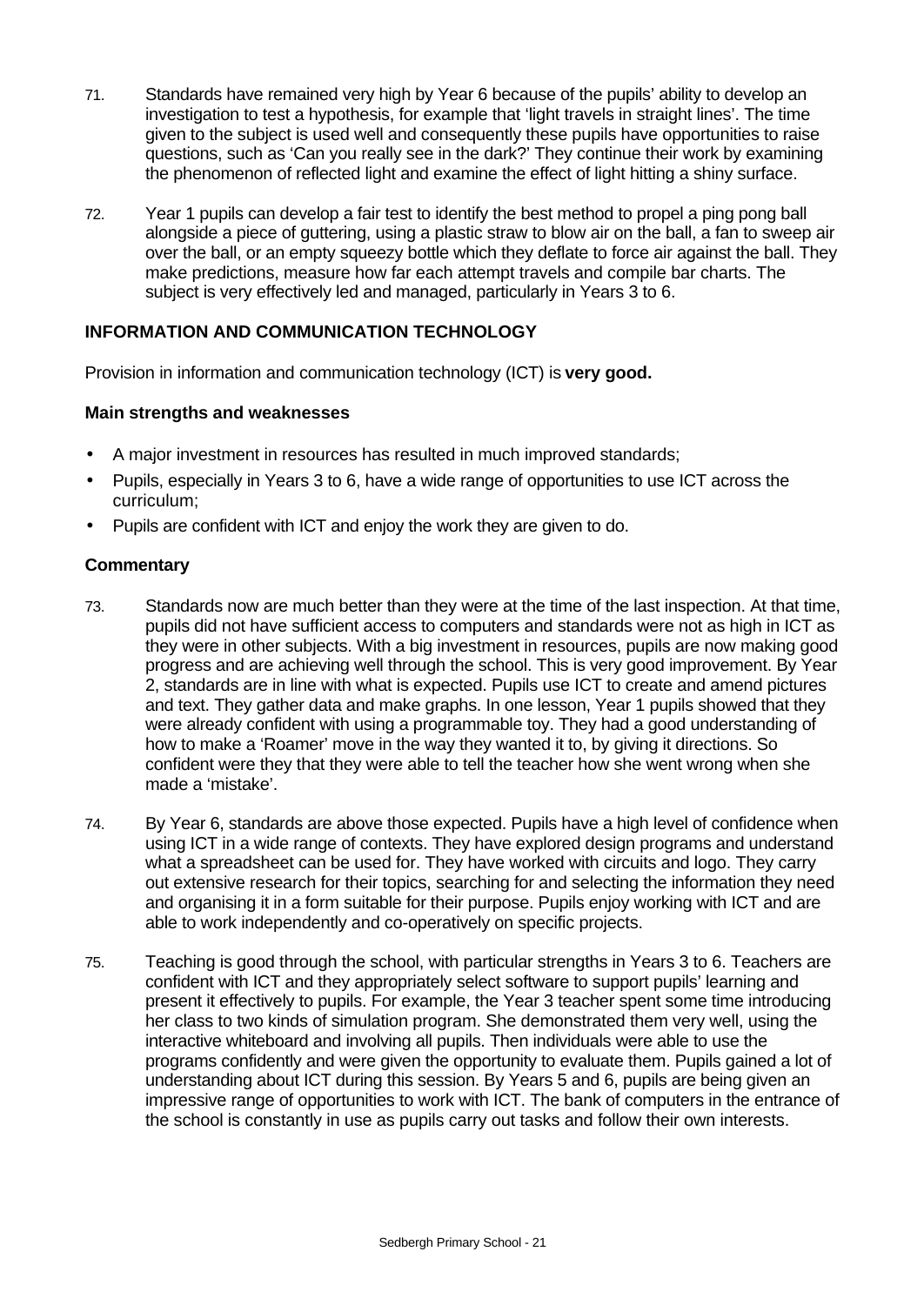76. Leadership of ICT is satisfactory. The co-ordinator for ICT is relatively new to the role and she is developing this well, albeit in a narrow way currently. She is keen to develop the use of ICT as a tool for learning and has supported teachers during the introduction of interactive whiteboards into classrooms. She is not yet sufficiently confident in monitoring or influencing standards and the quality of teaching and learning through the school.

# **Information and communication technology across the curriculum**

77. The school places an emphasis on ICT as a tool for learning and so every opportunity is taken to use it to support other subjects. For example, pupils undertake research in geography and make graphs in mathematics. Teachers are currently developing the use of interactive whiteboards. In some classes these are new, but in most classes they are already effectively enhancing teaching and learning across the whole curriculum.

# **HUMANITIES**

Religious education and geography are reported fully below. It was not possible during the inspection to observe enough lessons in **history** for a judgement to be made about provision overall.

- 78. From pupils' history work it is clear that a broad curriculum is in place and they are given a wide range of experiences and opportunities in the subject. Year 1 have looked at kitchens and vehicles from different times and have made comparisons. They understand how things have changed. Year 2 pupils are gaining a good sense of events and time. They have been encouraged to empathise, for example, with pit children.
- 79. Year 3 pupils have studied the Aztecs and show a good understanding of societies and how they work. By Year 4, pupils are using a range of sources, for example when studying some local history. Year 5 pupils have gained an impressive breadth of knowledge and understanding, as they have studied Ancient Greece and Britain since 1930. By Year 6, pupils can check the validity of evidence and have looked carefully at Britain and the wider world in Tudor times. This sampling suggests that achievement is at least as good as found in most schools.

# **Geography**

Provision in geography is **good.**

#### **Main strengths and weaknesses**

- Pupils achieve well in Years 3 to 6; the breadth of the curriculum in these years is very good;
- Very good use is made of visits locally and further afield to enhance the curriculum.

# **Commentary**

80. In Year 2, standards are broadly in line with what is expected and pupils achieve satisfactorily. Pupils show that they are developing geographical skills, such as observing weather, drawing maps and plans. They are beginning to make comparisons between places. However, there is limited evidence of the same breadth of curriculum as experienced in Years 3 to 6. By Year 6, standards are above expectations and pupils are achieving well. They demonstrate an impressive range of knowledge and understanding across a broad base of places, human activities and physical processes. They carry out field work studies and make predictions based on their prior knowledge. They explain why things are as they are and how they have changed. From the range of pupils' work scrutinised, it is obvious that pupils are making good progress through Years 3 to 6 and by the time they leave the school they have achieved well.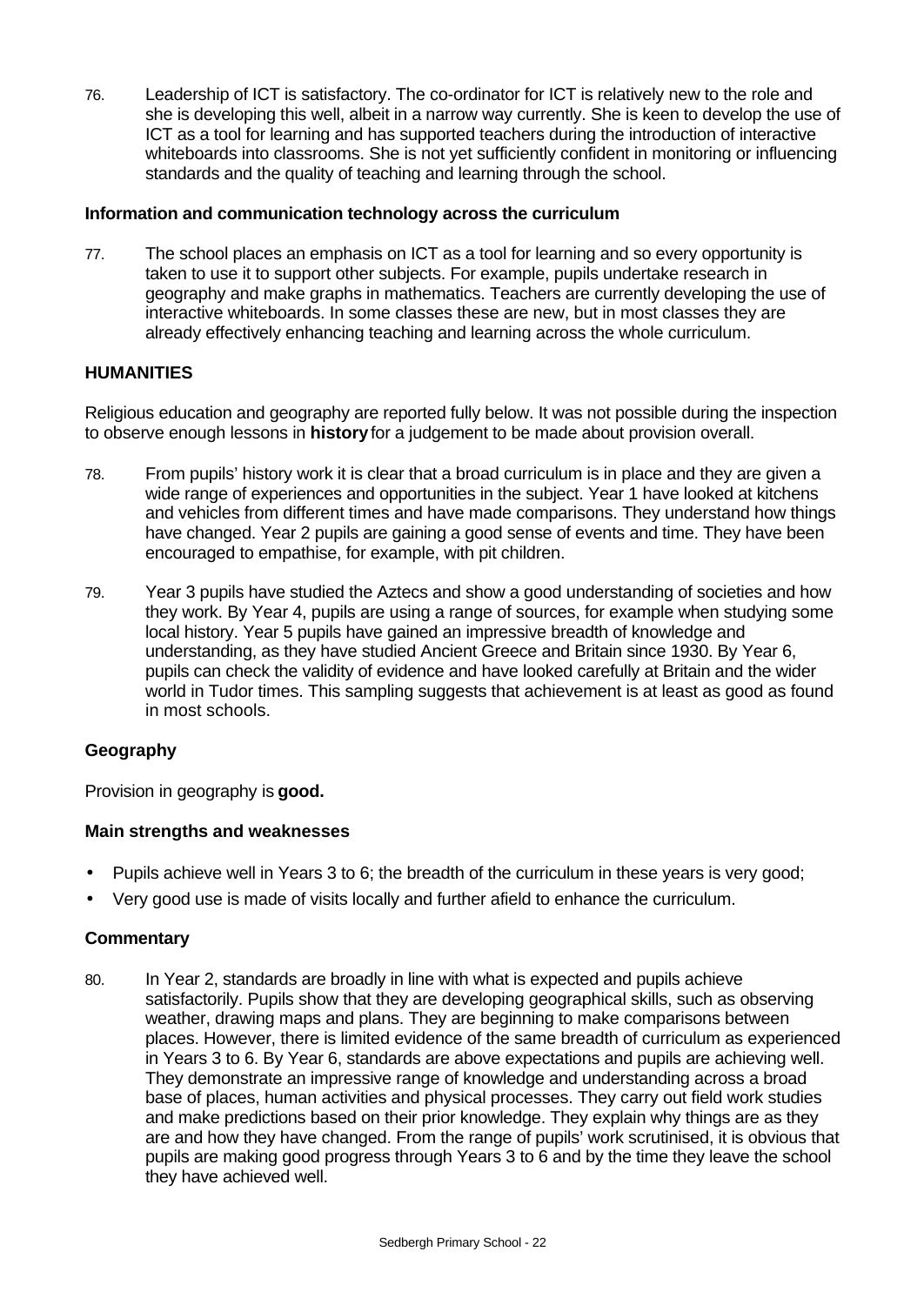- 81. Teaching is good overall and very good in Years 5 and 6. Lessons in Years 3 to 6 are very carefully planned and teachers make particularly good use of resources. For example, in Year 3 the teacher had maps of different scales on an interactive whiteboard and a game using directions. Both of these enhanced the lesson and enabled all pupils to be involved. They were later given a carefully planned worksheet and asked to plan a route and give directions, using the skills and vocabulary they had learnt. This was effective. In a very good lesson in Year 6, the teacher used a range of resources to help pupils to gain an understanding of how their own town compared to a town in Nigeria, based in this instance on the market.
- 82. The breadth of the geography curriculum is good overall; in Years 3 to 6 it is very good. The locality of the school is used well; for example, Year 4 pupils studied a local waterfall and followed a river. Year 6 carried out field work in Liverpool during a residential visit. There are good links made with other subjects, for example in a Greek project. Topics are relevant and interesting to pupils.
- 83. The subject is satisfactorily led and managed. The co-ordinator reviews resources and supports colleagues. However, he does not have enough understanding of how well pupils are learning through the school or what standards are being achieved.

# **Religious education**

Provision in religious education is **very good.**

# **Main strengths and weaknesses**

- Standards in Year 6 are above those expected by the locally agreed syllabus;
- An emphasis on appreciation of diversity makes a very good contribution to pupils' cultural development;
- Teachers use resources effectively to enhance pupils' learning.

- 84. In Year 2, standards are broadly in line with what is expected by the locally agreed syllabus. Pupils have a satisfactory knowledge and understanding of aspects of different religions. They know about the Bible and can talk about how other religions have special books. They have learnt about the life of Jesus. Achievement is good. Pupils make good gains in knowledge and understanding. For example, in Year 1 pupils have thought about the qualities of a good friend and have learnt about symbols.
- 85. By Year 6, standards are above those expected by the locally agreed syllabus. Pupils are well able to consider the ways in which having a faith affects peoples' lives. They understand how moral values are embodied in religion and they confidently talk about aspects of their own lives, such as their behaviour and how it affects others. Achievement is good. As a result of the good teaching and the well structured and broad curriculum, pupils make good progress and effectively develop their knowledge and understanding. The confidence with which Year 6 pupils consider issues and use their knowledge is a reflection of their good achievement.
- 86. Teaching is good through the school and can be very good. Teachers approach the subject confidently and with a high degree of sensitivity. For example, the Year 2 teacher made a deliberate point of handling a Koran very carefully so that pupils understood how special it is to some people. When the teaching is very good, the two aspects of religious education inherent in the agreed syllabus which are learning about and learning from religion, are closely blended together. For example, in a very good Year 6 lesson pupils were taught about aspects of Muslim life and how their faith affects how they live. At the same time, they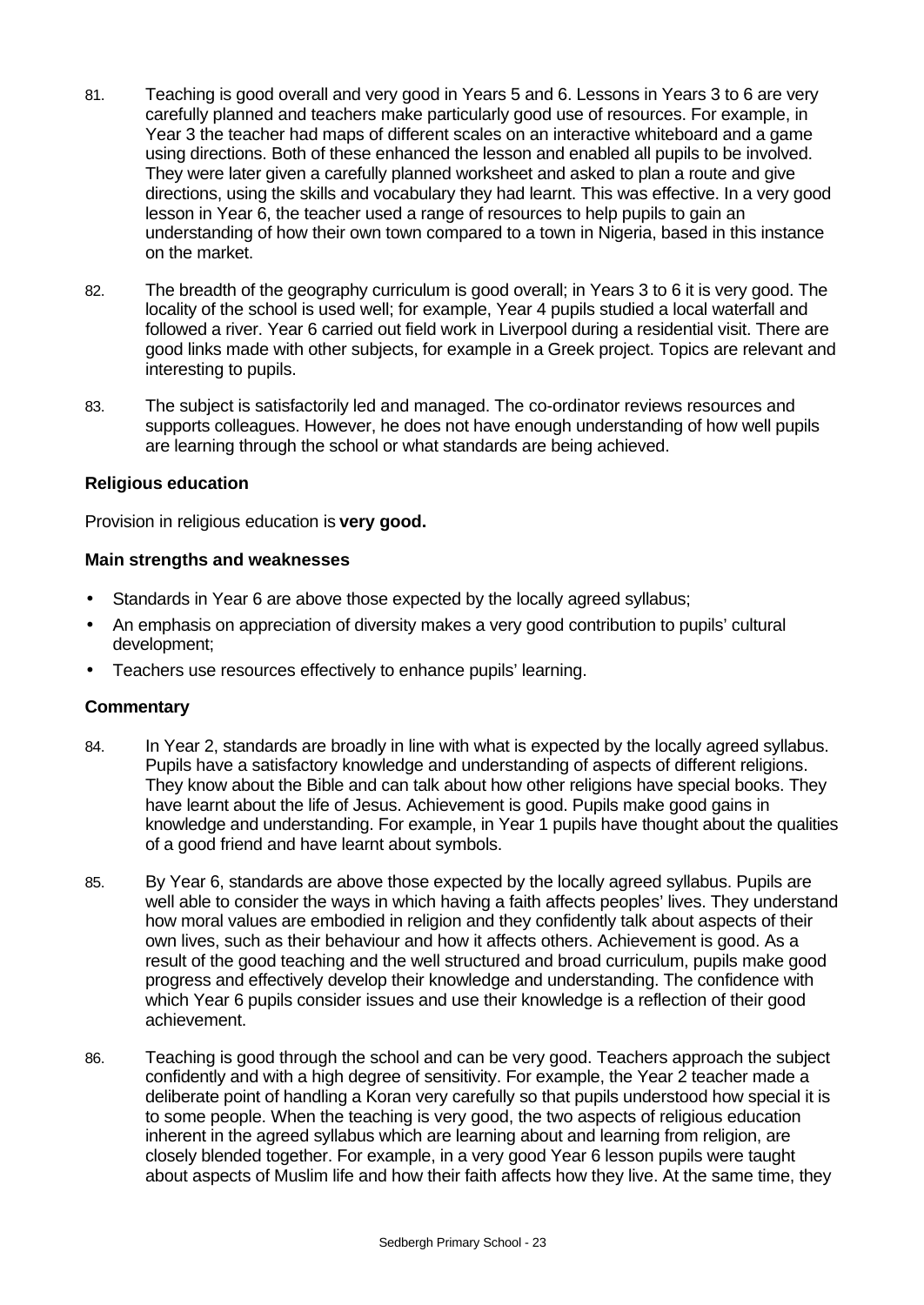were encouraged to think about their own lives, such as the rules they might live by. This promoted very good learning.

- 87. Resources are excellent. Artefacts and books have been gathered over the years and now add up to an impressive collection. Teachers use these resources very well to provide stimulating displays and enhance teaching and learning. ICT is also now being effectively used to provide visual impact in lessons. Visits and visitors are also very well used. Year 4 pupils visited a local church and were able to experience what made it a special place. Year 6 pupils have looked at art work in Liverpool Cathedral, thus linking religious education and art very effectively. The curriculum is thus broad. It is also well planned to meet the requirements of the locally agreed syllabus. A particular emphasis on appreciation of diversity means that the subject makes a very good contribution to pupils' cultural development.
- 88. The subject is well led and managed. The co-ordinator provides advice and encouragement and the subject is well promoted by the headteacher, who has a special interest in it. Assembly themes support the subject and provide some links for teachers, as well as enabling the headteacher to lead by example. Religious education was a strong aspect of the school's provision at the time of the last inspection and it remains so now.

# **CREATIVE, AESTHETIC, PRACTICAL AND PHYSICAL SUBJECTS**

Art and design and music are reported in full below. There was insufficient evidence on which to make an overall judgement on provision in **design and technology** or **physical education.**

- 89. In design and technology, the observation of pupils' work on display showed that they were gaining in experience in a good range of materials and techniques, and developing the expected techniques of designing, making and evaluating a variety of products. Younger pupils designed, and then assembled, models of sea creatures in shoeboxes placed on their sides to represent an aquarium. These environments were enhanced by the use of pebble ribbons and frieze paper to represent the undersea world. Well finished models of sea creatures were carefully suspended to produce good three-dimensional images. Year 2 pupils were busily erecting large models of medieval castles. A great deal of work had already taken place on the use of scissors to cut out battlements, and to shape the portcullis, the inner keep and drawbridges. Other good links are forged between the subject and history; for example, Year 6 pupils have followed their designs to construct Tudor houses. Year 4 pupils apply their scientific knowledge of forces to design bridges, before evaluating their models by testing them to see which supports the heaviest weight. Considerable detail has been included in this and the Tudor building project, which necessitates careful measurement of card and wood and the use of saws and glues to cut and join the beams, girders and walls and to erect the models.
- 90. Only a small number of lessons were seen in physical education. However, in addition, discussions were held with the co-ordinator and records of pupil progress assessed. Standards in swimming are above the national average by the end of Year 6 and pupils achieve well. Pupils go swimming throughout Years 5 and 6 and it is unusual for any pupils to leave unable to swim, with most confident swimmers well before this time.
- 91. Lessons seen during the inspection focused on games and dance. Where achievement is good, pupils are well motivated and know exactly what they are to do and learn. They are set challenging and interesting activities that build upon previous learning and their individual abilities. A good example of this was seen in a Year 2 lesson, where pupils were challenged to design their own game based on previously learned skills, as part of a team. The pupils achieved good standards due to the teacher's very good subject knowledge, organisation of resources, enthusiasm and support and challenge to differing ability groups. Good practice was demonstrated throughout the lesson, with other pupils acting as 'critical friends' to help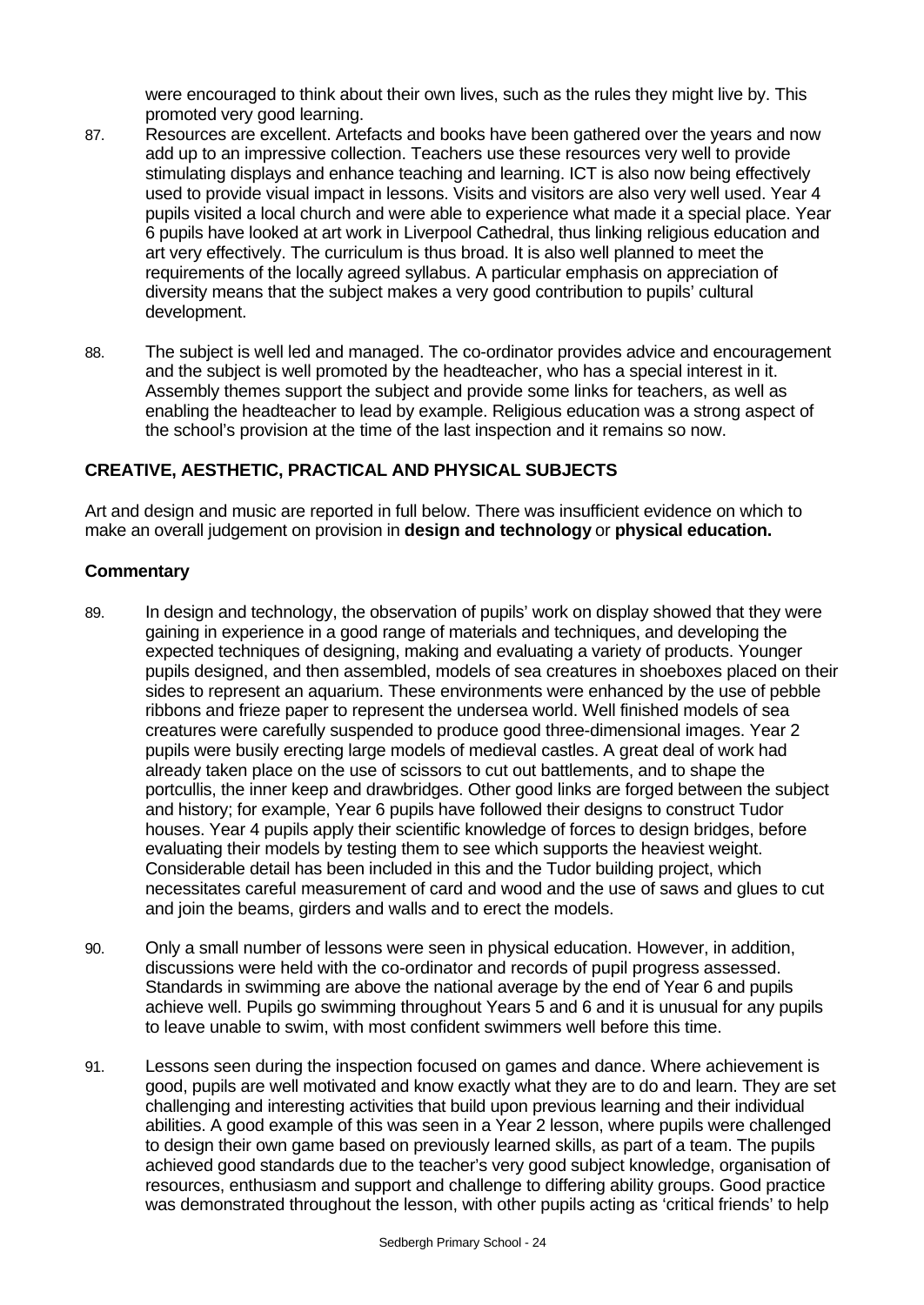improve performance. Consequently they made rapid progress, becoming increasingly selfconfident. All lessons seen included a warm-up, with attention being brought to different parts of the body and to the need for a healthy heart. Support for pupils with special educational needs seen in lessons was excellent. A good example of this was the very good teaching assistant support provided in a Year 3 games lesson that enabled all pupils to achieve well.

- 92. Pupils are given the opportunity to participate in an excellent range of extra-curricular activities, some of which are competitive, such as gymnastics, hockey and netball. Girls are successfully encouraged to participate in their own football club. Very good links have been made with Kirkby Stephen Specialist Sports College, who provide coaching sessions especially for the more able.
- 93. The co-ordinator, who has recently taken up the responsibility for physical education, provides keen and enthusiastic support to his colleagues. He has plans to further develop this subject. Progress in physical education was recognised in 2002 when the school was awarded the 'Active Mark'.

# **Art and design**

Provision in art and design is **very good.**

# **Main strengths and weaknesses**

- Provision in the subject has improved since the last inspection;
- The teaching of the subject skills is very good;
- Pupils learn about the techniques of many artists, through visits to art galleries and painting in their unique styles;
- There are very good links between the subject and design and technology.

- 94. By Year 6, pupils' art and design skills are excellent. In the direct teaching session seen in the Year 6 class, very good teaching enabled pupils to make substantial progress and achieve well. Very good planning made sufficient time available for the pupils to learn the basic techniques of the artistic style of Betty La Duke, then add colour and texture to their moving images and incorporate symbolism. The teacher's very high level of subject knowledge was very effectively shared with the pupils through the use of a carefully planned interactive whiteboard presentation. This gave them a visual awareness of the artist's style. The very high teacher expectation challenged pupils to identify specific themes for their work, for instance episodes from Greek myths or exotic animals. Pupils were enthralled by the presentation, which aroused their thoughts and imagination. They concentrated on their ideas, continually experimenting until they were satisfied with the sketch or pattern. The teacher circulated the class very effectively to enter into conversations with the pupils about their work. Pupils valued these opportunities, which gave them further ideas to help them improve.
- 95. The display of pupils' art in Years 5 and 6 is excellent. Line drawings incorporating colour celebrated pupils' confidence and technique in the use of perspective based on a visit to Liverpool. Motif, Batik and geometrical patterning captured pupils' awareness of African art and culture, and pupils' use of malleable wire created sculptures of moving figures. The use of chalk to create images on cloth and watercolour techniques show excellent skills and confidence, when pupils worked in the style of Degas. All this and printing in the style of Andy Warhol mirrored the highest challenge of the teaching and the aesthetic response of the children.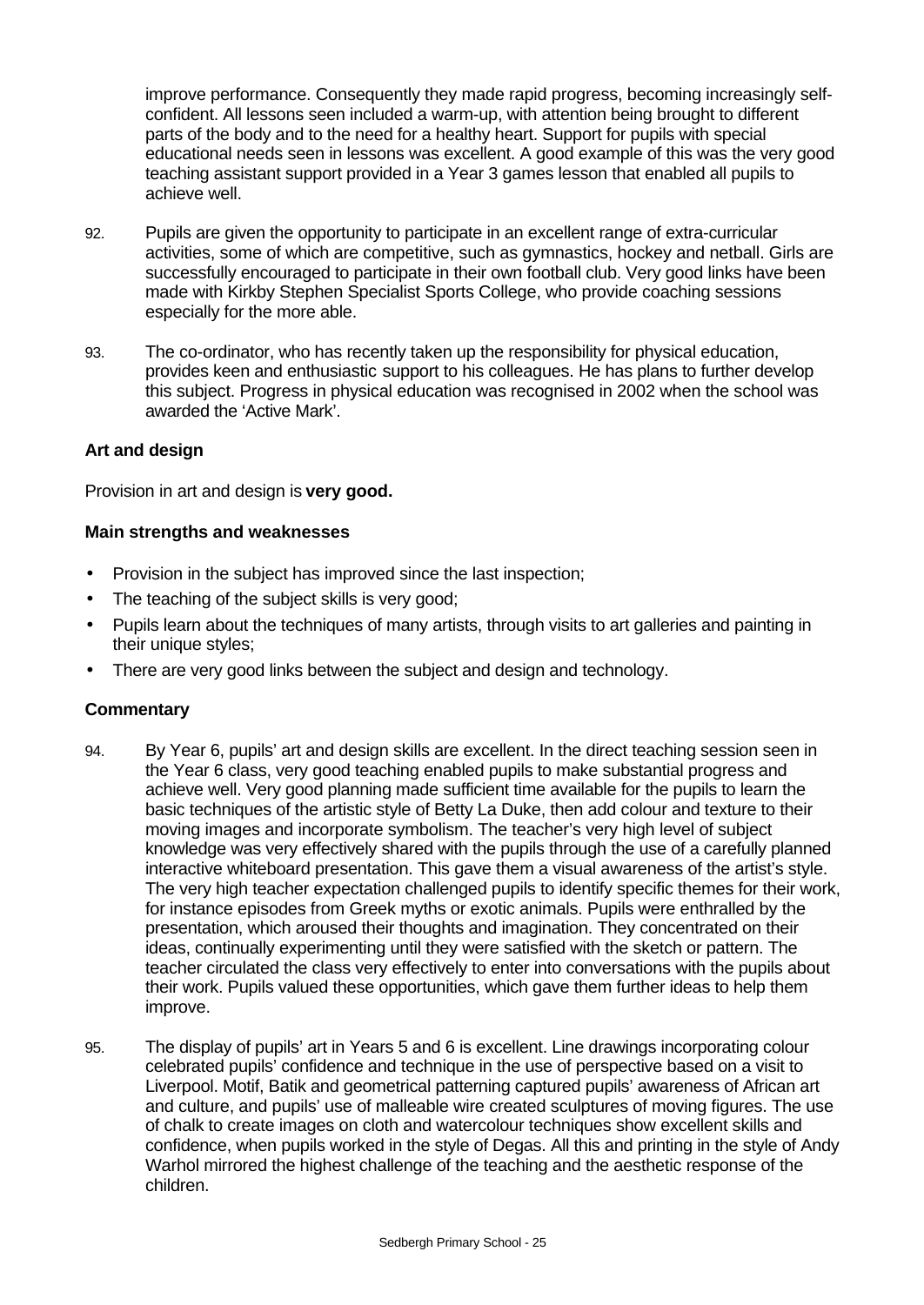- 96. Pupils' artistic skills and subject knowledge are systematically developed as they move from class to class. In Year 2, they increase their ability to mix paint to create tones and shades of colour and develop their abstract art techniques in the style of Picasso. Year 3 pupils practise their fine brush control as they improve their watercolour techniques. They experiment with shade and line. They use many pastels to capture the character and style of a fox, just visible within its natural environment. The provision is further enriched by work with artists in residence and visits to local craft centres and forest environments, where specialist skills such as appliqué, plaster sculpture and observational work are developed.
- 97. The subject is very well led and managed. The documentation identifies a progression of skills and ensures that pupils' knowledge of the world's great artists is extended as they move from year to year. The work within the subject is regularly monitored and the subject development plan has identified opportunities to link art with dance and drama, as the school strives to achieve the 'Arts Mark' award.

# **Music**

Provision in music is **good.**

# **Main strengths and weaknesses**

- Pupils attain above average standards by the end of Year 6 and demonstrate good musical knowledge;
- Standards in teaching are very good in Key Stage 2;
- The quality and number of musical instruments in school is very good and reflects multicultural diversity;
- The excellent links with the local and wider community results in very good progress of the many instrumental groups.

- 98. The school has improved the standards seen at the time of the last inspection. By the time pupils leave the school, standards are above average. Many pupils read music and are competent musicians. Pupils have a good sense of rhythm and clap a given rhythm back very accurately. They listen carefully and this helps them to develop both their pitch and rhythm work. Pupils understand the difference between tuned and untuned instruments. They respond to the teacher's prompts very well when playing loud/soft, long/short and high and low notes. Standards of composition are good. Those who play musical instruments do so to a very good standard and with great enthusiasm. Pupils sing in tune, with expression and confidence.
- 99. Teaching seen was satisfactory in Key Stage 1 and very good in Key Stage 2. Where teaching is very good, teachers have high expectations, demonstrate good subject knowledge, share and review lesson objectives with the pupils and build on previous learning. They also set a brisk pace, use skilful questioning, use additional staff and resources well to support pupils with special educational needs and set interesting and challenging activities which motivate the pupils. For example, in a Year 6 lesson very good teaching enabled pupils to compose their own music to represent 'cyclic patterns'. They showed excellent understanding of the use of repeated melodies or rhythmic phrases and of the use of improvisation, receiving skilled and sensitive support from the teacher and a teaching assistant. This enabled all pupils to achieve well. Pupils perform and evaluate their work and act as 'critical friends' to each other. This helps them improve their work. Pupils are given good opportunities to evaluate and compare features of music. Music is used very effectively in other subjects. A good example of this was found in Year 5, where pupils linked art and music through the ages and also wrote a song 'Reading is Fun' for World Book Day.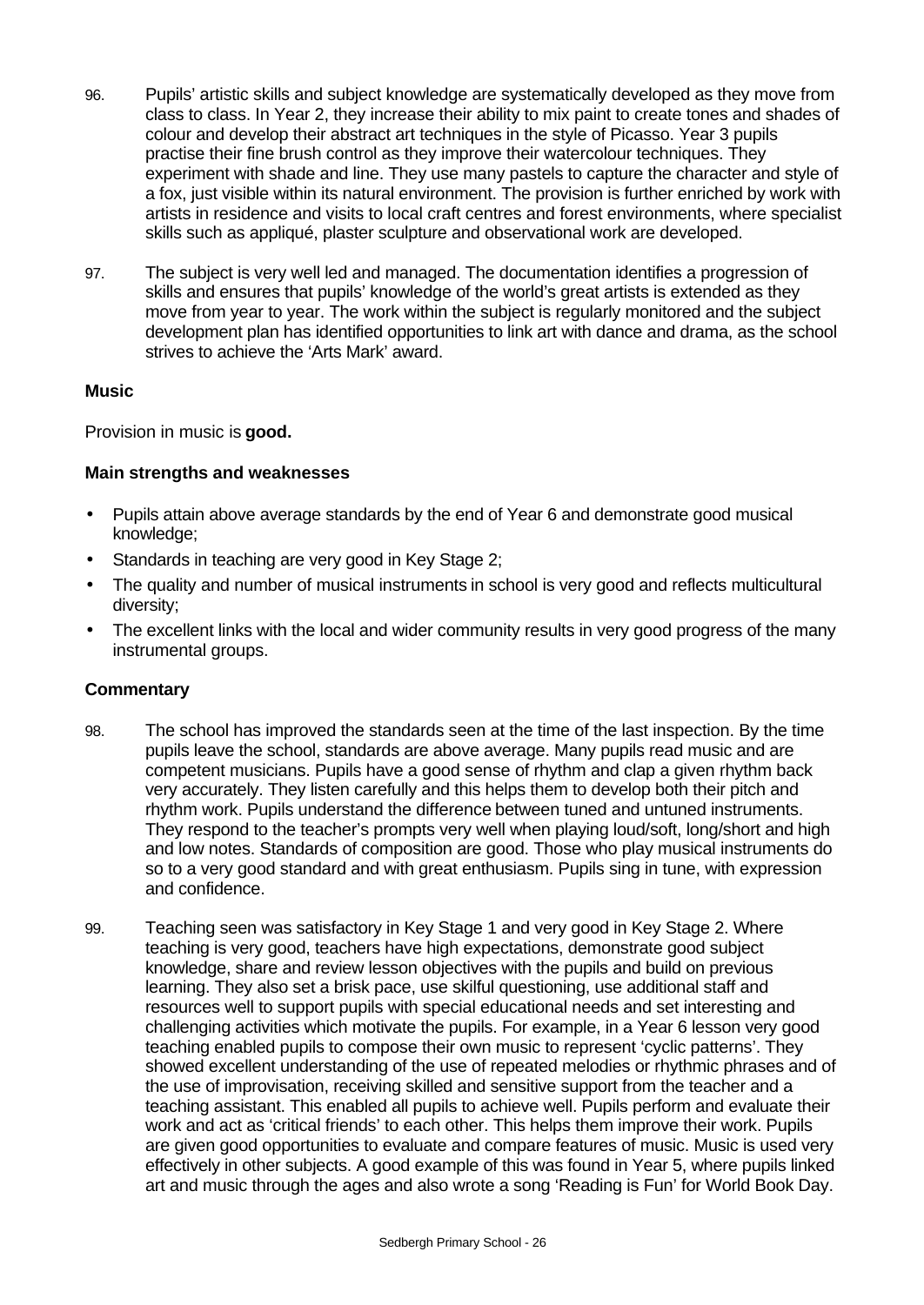100. Music in school is not limited to lessons. The school also promotes music through the use of visiting performers, such as Latvian and Spanish folk singing and 'Travelling by Tuba'. Many pupils play a musical instrument from the very wide range provided. These are taught by visiting musicians from the Cumbria Music service and volunteers from the community, including governors. This very good contribution has a significant impact on the achievement of these pupils. The school has forged excellent links with the community, which enrich the curriculum. They benefit greatly from their involvement with the 'Pepperpot Orchestra' which provides a very good outlet for the more able musicians. There are plenty of opportunities for pupils to perform for their parents and friends at assemblies, concerts and within the community, including end of term talent shows and Christmas and Harvest Festival productions. The school has also produced a tape of Christmas songs for a local visually impaired magazine. Preparations are currently underway for the school to take part in the 'Making Music Festival' production of 'Once Upon A Future'. The co-ordinator, who has recently been appointed to this responsibility, is keen and enthusiastic in supporting her colleagues, and is eager to develop her knowledge and understanding of standards of teaching and learning in this subject. She has plans for developing the subject still further.

# **PERSONAL, SOCIAL AND HEALTH EDUCATION AND CITIZENSHIP**

101. The personal, social and health education and citizenship (PSHCE) programme is well established and inclusive. Through PSHCE, the school promotes well the skills necessary for pupils to become good citizens. Pupils express their opinions through the school council and there are good opportunities for discussion in many lessons. This includes sex and relationships education and drugs awareness. There are very good opportunities for pupils to accept responsibility; one particularly good example was seen in the initiative shown by pupils in the organisation of a recent disco. All aspects of the planning were set up by the pupils, who presented it to the teachers for approval.